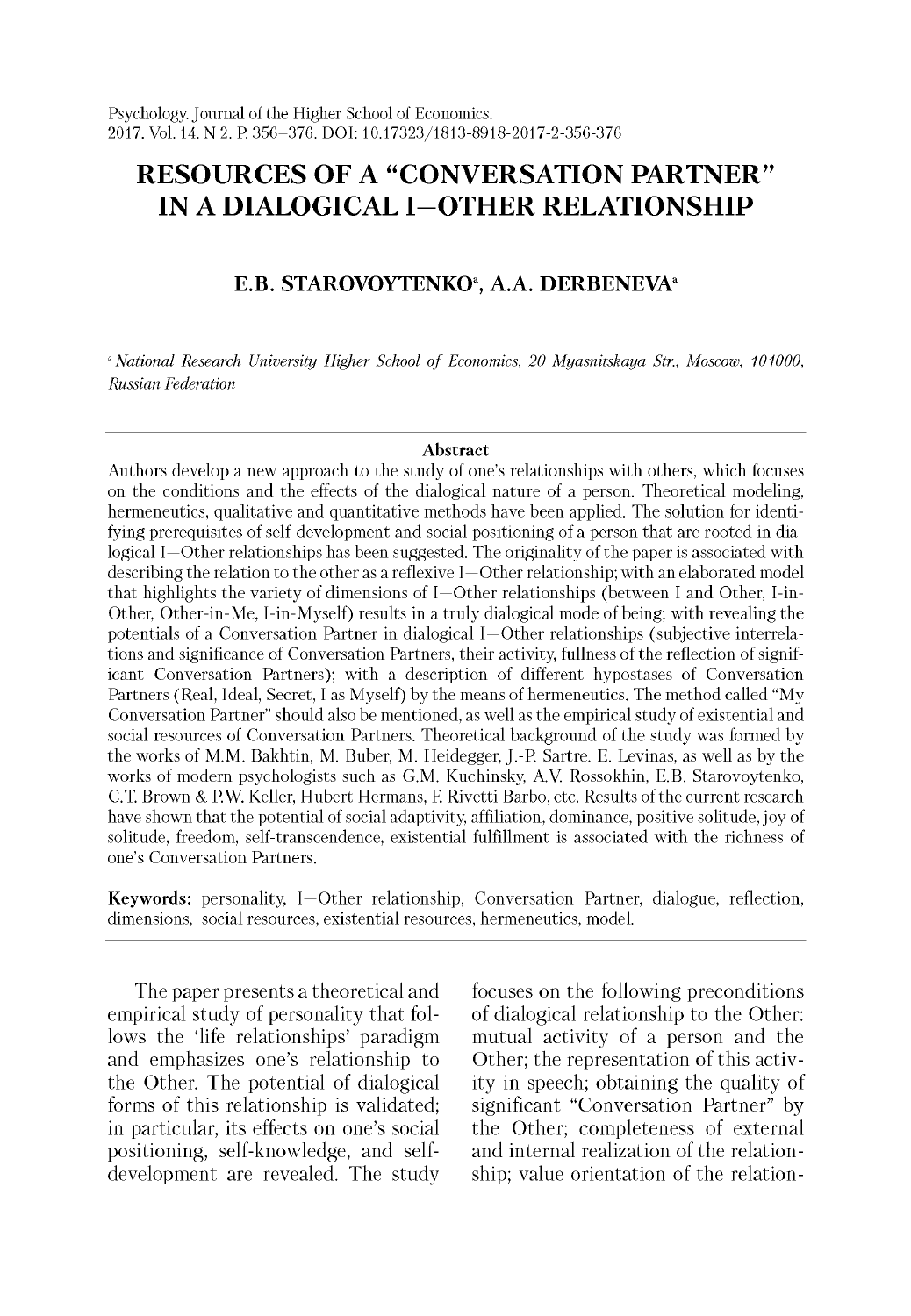ship; reflexive personal position, which shapes this relationship as "I-Other" relationship. The **purpose** of the study is to examine the "Conversation Partner" in the context of dialogical relationship I-Other and to disclose how it facilitates one's social effectiveness and existential fulfillment. The **theoretical background** includes philosophical conceptions of dialogical relationship (M.M. Bakhtin, M. Buber, J.-P Sartre, E. Levinas), as well as a collection of modern psychological approaches (S.L. Bratchenko & D.A. Leontiev, G.M. Kuchinsky, A.V. Rossokhin, E.B. Starovoytenko, C.T. Brown & PW. Keller, H.J.M. Hermans, F. Rivetti Barbo). The **results** of this research are: an elaborated new theoretical model of the I-Other dialogical relationship that outlines the completeness of its realization in dimensions 'between', 'I-in-Other', 'Other-in-I', and 'I-in-myself'; hermeneutics of the phenomenon of the "Conversation Partner" in scientific and cultural contexts; empirical data about the areas of existence of "Conversation Partners" acquired by the I, and about their existential and social resources.

## **A model of the I-Other relationship in the perspective of the acquisition of "Conversation Partners"**

The main sources for creating this model were the ideas of dialogical relationships of M. Bakhtin, J.-P. Sartre, E. Lévinas (Bakhtin, 1986; Sartre, 1976; Lévinas, 2006) as well as the conceptions of personality's vital relationships and the potential of the I in relation to the Other developed by E. Starovoytenko (Starovoytenko, 2013a, 2013b, 2013c, 2015). The model represents the author's structuring of the existing and new ideas that reveal the phenomenon of the "Conversation Partner" in one's life. "Personality" in the context of current research attributes mainly to "I" that is actively related to the world, to Others, and to themselves ('life relationships' paradigm).

- Development of a personality's ability to **enter a relationship — be in a relationship — to relate** implies its exploratory actions in the world, the activity of its consciousness, the unity and complexity of the reflective I as a subject of a relationship, the coordination of its psychical and corporeal dimensions, the unity of its psychic and practical functions and their direction towards a significant object. Moreover, it is the avoidance by a personality of being consumed by the object or of having power over it, acceptance of the self-sufficiency of the object, responsibility for the state of the object, equilibration of intentions directed towards the object and oneself, transformation of the object in the dimension of values, putting the object in a subject position, which creates possibilities for it to influence external and internal life of the personality.

The subtle psychological architectonics of a relationship are comprised of processes and effects of motives, feelings, sensations, perception, notion, memory, thought, speech, intuition and reflection. These multifunctional constituents, included in practical actions, allow a personality to open both the engaging objectness and the touching subjectness of the one, towards whom the relationship is directed (Starovoytenko, 2015).

- The most important object of a relationship is the **Other** as a specific,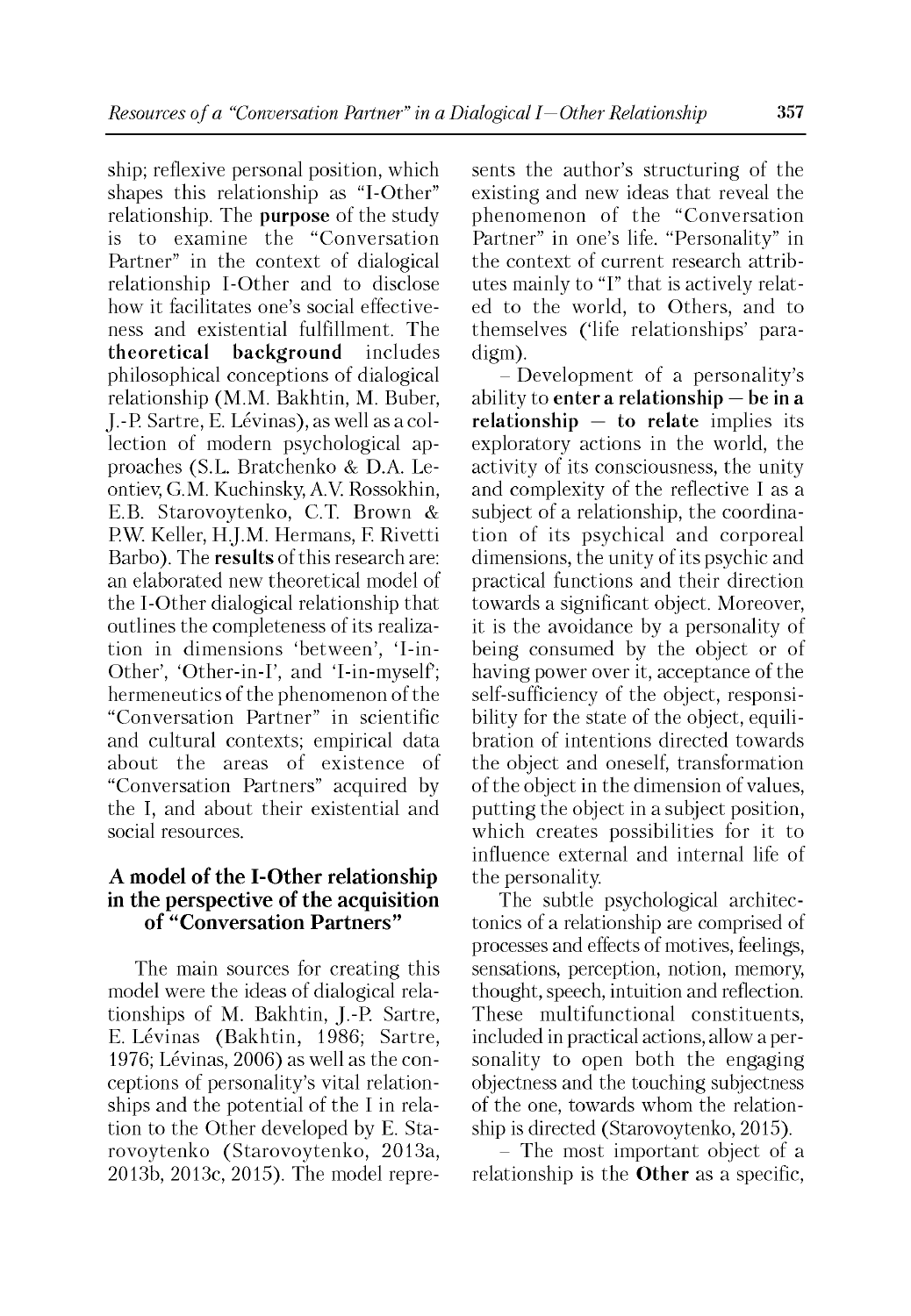significant person that holds subjective value for a personality on the scale of its vital presence, acceptance of its activity, representation within its I, and reciprocal activity in its life. The Other with his or her body, look, speech, action, and understanding is necessary for the I in terms of experience and awareness of its facticity, dependence and freedom in the context of coexistence. A personality's I is involved in the life of the Other, involves it into its life, appears "in the Other", becomes a part of the "I" of the Other, experiences its activity in itself, "transforms" him or her into oneself, again and again meets the Other as an influencing and assisting reality, reflects, experiences and enhances his or her subjectness at different levels of consciousness and in doing so multiplies its own potential. (Let us not forget that in this game of "mirrors", of mutual reflections the reflected, according to popular literary plots, may disappear within what is to be reflected or become reflected as an unknown image, or become an unknown reflection of itself.)

- The Other gains various "hypostases" in the vital connections with the personality and its reflection (Starovoytenko, 2013a, 2013c, 2015).

1. He or she is a time-space "**object**" for a personality, a specific fact and situation in the world, life's substantial challenge, to which one has to respond, a reality without which they feel a lack of existence.

2. The Other is not reduced to the role of an object, but represents a "**personal presence**" that awakens in a personality an experience of their own reality, satisfied by the other personality addressing it. "The Other is given to me as a concrete evident presence which I can in no way derive from myself" (Sartre, 1976, p. 271).

3. The Other's presence transmitted to a personality in his or her look, statements, judgement and messages about the personality's internal image in the Other shows one life "beyond" the Iexistence. "By the Other's look I effect the concrete proof that there is a **"beyond the world**" (Ibid., p. 270)

4. For a personality the present Other is a known and at the same time largely unknown "**subject**", which can be the activator, initiator, model, judge and successor of their activity. The Other becomes a co-author of a personality's reflection, life story, and acts also as an active part of one's inner and outer world, where the personality finds himself or herself alive and significant for other people's existence. The Other allows a personality to "be", feel, see, imagine, understand, act, create, to fully open and actualize oneself-in-life, that is, to "fulfill oneself existentially".

5. Taking a direct part in the cognition, reflection and practice of a personality, the Other demonstrates his or her "**instrumentality**". In other words, the Other shows his or her belonging to the universe of instruments, amplifiers of possibilities, which a personality can master and use in its vital activity, increasing its freedom among many others.

6. For a personality the Other acts as an addressee and a "place" for the incarnation of specific life perspectives of the I. This "global possibility" of the I, connected not only with the presence, but also with the absence of the Other as a possible future. The Other is a "**project**", sketch, meaning of a personality's I-existence in the coming life.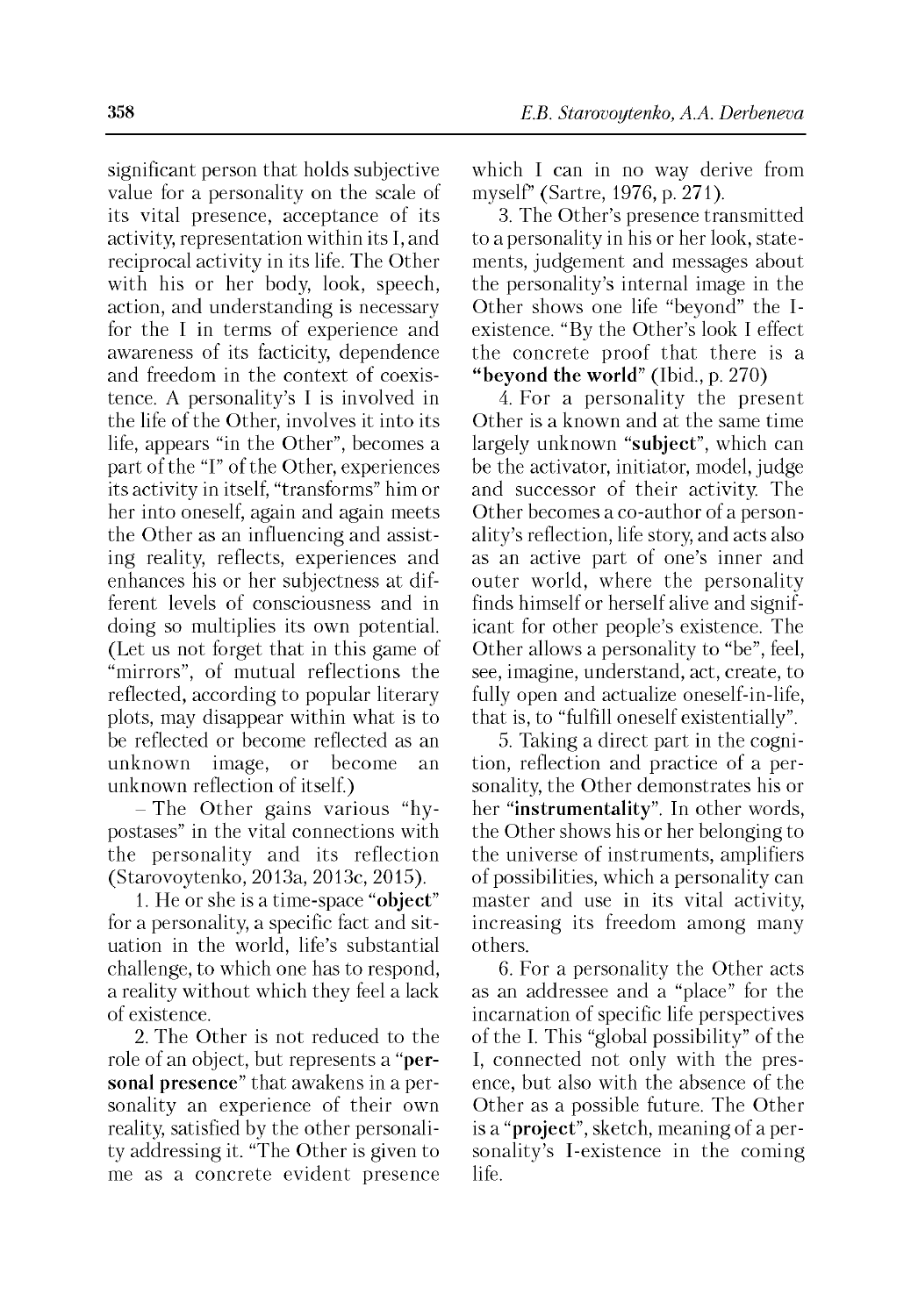7. The Other is a "**creation**" of a personality that embodies the creative potential of its ability to perceive and imagine, cognize and search for meaning, feel and desire, speak and generate text, carry out a multitude of activities. "The Other" can be created by a personality through real transformations of the Other's body and bodily activity, through an experience of internal creation of an "imaginary other", through a mental and image creation of an "ideal other" and through an intuitive and sensory revelation of a "secret other".

8. The Other is also "**I myself**" that through acts of recreation and creation brings together the "I", given in the Other, the "I", containing in itself a representation of the Other, the "I" that reflects the I-Other connection.

"The Other" for an I can be: a specific close person (a family member, loved one, friend, teacher, authority figure, idol, character from a text, a stranger that affected them etc.); a generic image/idea of a significant category of people; significant community or group of people; a type of a culture that includes important values for this personality; an intuitive idea of an "not I" in-I, rooted in the unconscious; an extraordinary personality leading beyond the limits of a usual identity etc.

- The best prospect for the development of the I-Other relationship is a dialogue *(Bakhtin, Buber, Livinas)*, constituted, firstly, by an active interaction of the I and the Other that shapes the space and time of being "between" them; secondly, by mutual representation of the I and the Other in their inner worlds; thirdly, by the reflective givenness of each to the other; fourthly, by the self-positioning of both participants of the interaction as autonomous and free I-subjects; fifthly, by including the I and the Other in a new cycle of interaction based on the knowledge, acceptance, recognition, "continuation" and complementation of each other. A dialogue has different psychological dimensions consisting of externally active, emotional, motivational, cognitive and speech coexistence, exchange and mutual influence of I and the Other. Each subject of a dialogue gains resources for achieving unity with the Other, for recognition of contradictions in the interaction and their constructive resolution. The I in relation to the Other masters dialogical positions, which call on the Other for co-presence, co-knowledge, co-understanding, co-action, conversation and agreement. These I positions that determine the subjectness of the Other have a tendency to spread into the wider world of a personality's connections with other people.

- The relationship of the I to the Other that strives for dialogue passes in its formation through the following logical **stages**:

1) An impression in the I from meeting the Other as a new reality.

2) Creation of a distance between myself and the Other as "different from me".

3) Putting the Other in a position of an "object" for myself and real interaction between the I and the Other.

4) Moving of the Other to the subjective plane, transformation of the Other into an internal significance, which is active towards the I.

5) Creation of a complex psychic synthesis related to the formation of an "internal equivalent" of the Other as a subject.

6) Making real actions towards the Other, which stimulate the "internal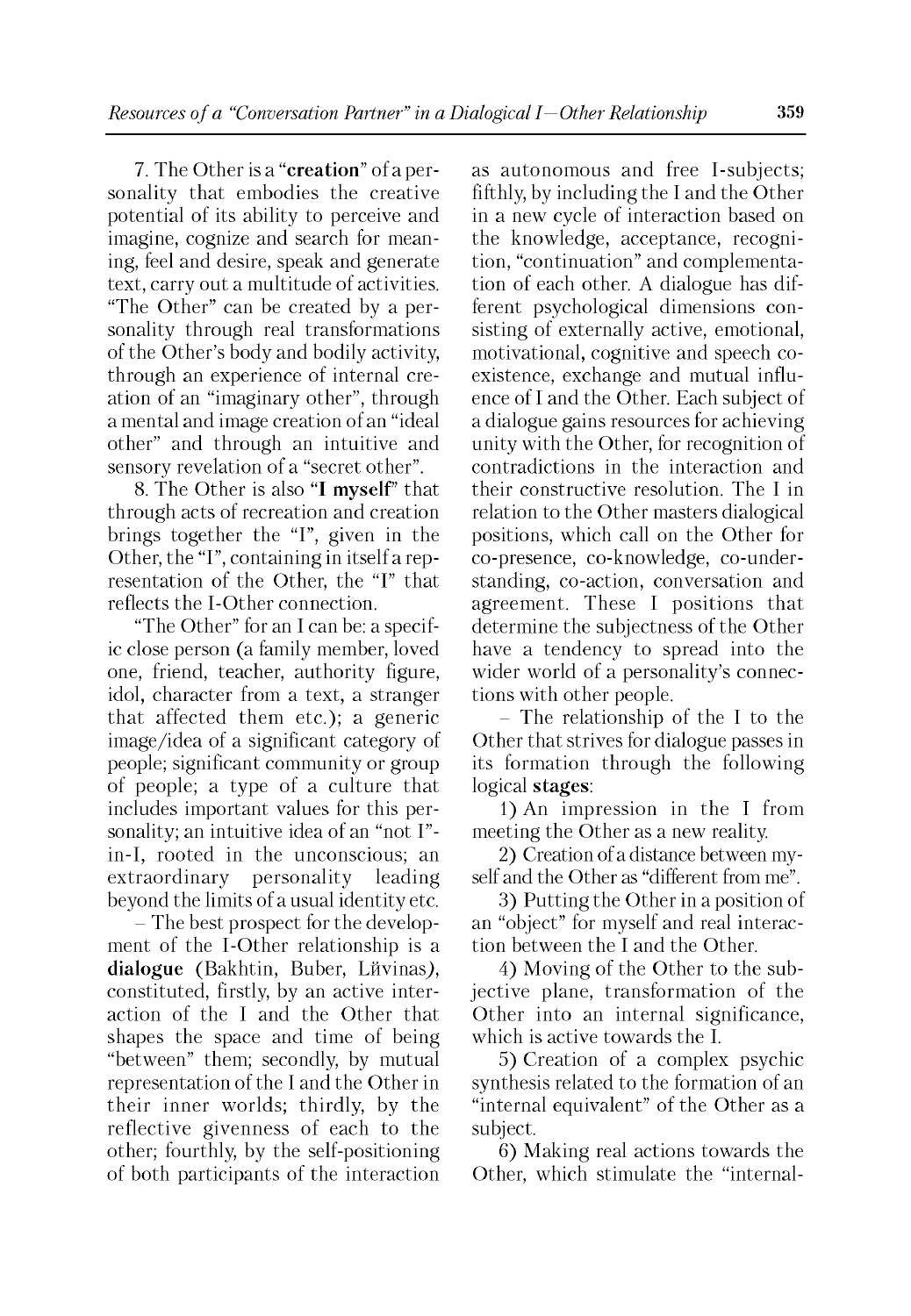ization" and the activity of the Other in the I.

7) Establishing an internal relationship "I – my significant Other".

8) Correlation of my "internal significance" to the real Other.

9) Search for my active presence in the Other.

10) Mental positioning of the Other in relationship to the I, represented in the Other.

11) Inner acceptance of the Other with my inputs in him or her.

12) Care of the I for the development of  $I - I$ -in-Other and  $I - O$ ther-in-I.

13) Recognizing and attending to the contradictions in the relationship to the Other.

14) Realization of the relationship of the I, which recreated the Other in himself or herself, to the I reflected and recreated in the Other.

15) Moving of the I beyond the established connection with the Other into the world of the Third (one person or many people), where the Other's existence is unknown to him or her.

16) Creating a distance from the Other, expecting mutual entrance into the next cycle of relationships in a new realm, new situations, with new possibilities (Starovoytenko, 2015).

Once a person completes these stages, the I—Other relationship obtains **dynamic structure** that includes the elements "between", "I-in-Other", "Other-in-I", "I-in-Myself". All those elements are both relatively interrelated and independent from each other.

These stages of establishment of a relationship in its realization — nonrealization, succession — interruption, harmonious connection — conflicts. with resolution of conflicts — failure to resolve conflicts, can characterize a progressive or destructive genesis of the relationship of the I to the Other, its complete or partial development. The I as a subject of the relationship, using the opportunities of all its stages, moves towards its personal **fulfillment** in connection to the Other as a significant part of its vital world.

- The dynamics of the relationship to the Other with its specific stages, contradictions and preferred methods of their resolution, can become the object of **reflection** that essentially determines the changes of the I within this relationship. The **contradictions** of the relationship accessible for reflection can be "deduced" by a general formula: **"I (Other)**  $\leftrightarrow$  Other (I)". For example, the real I and Other in the connection "beween" are primordially autonomous and free, which is a basis for a discrepancy between them. / The Real I can never fully coincide with the I-in-the Other. / Other-in-I will never be identical to the real Other. / The Other that reflects the I does not coincide for the I with the real Other. / The Other as a real, reflected and reflecting can affect the I by its defferences. / Mutually internalized I and Other could be unrecognized and not accepted by the real I and Other, involved in a relationship "between". / I could be dissatisfied by the way the Other is represented in it. / I-in-the Other can become more significant for the I than I-in-itself. / I risks self-identification with the Other-in-I. / The Other can affect the I, trying to change himself or herself as Other-in-I. / I and I-in-itself strive to possess the real and reflected Other. / The I tries to enter the escaping existence of the Other beyond the limits of their relationship (Starovoytenko, 2015).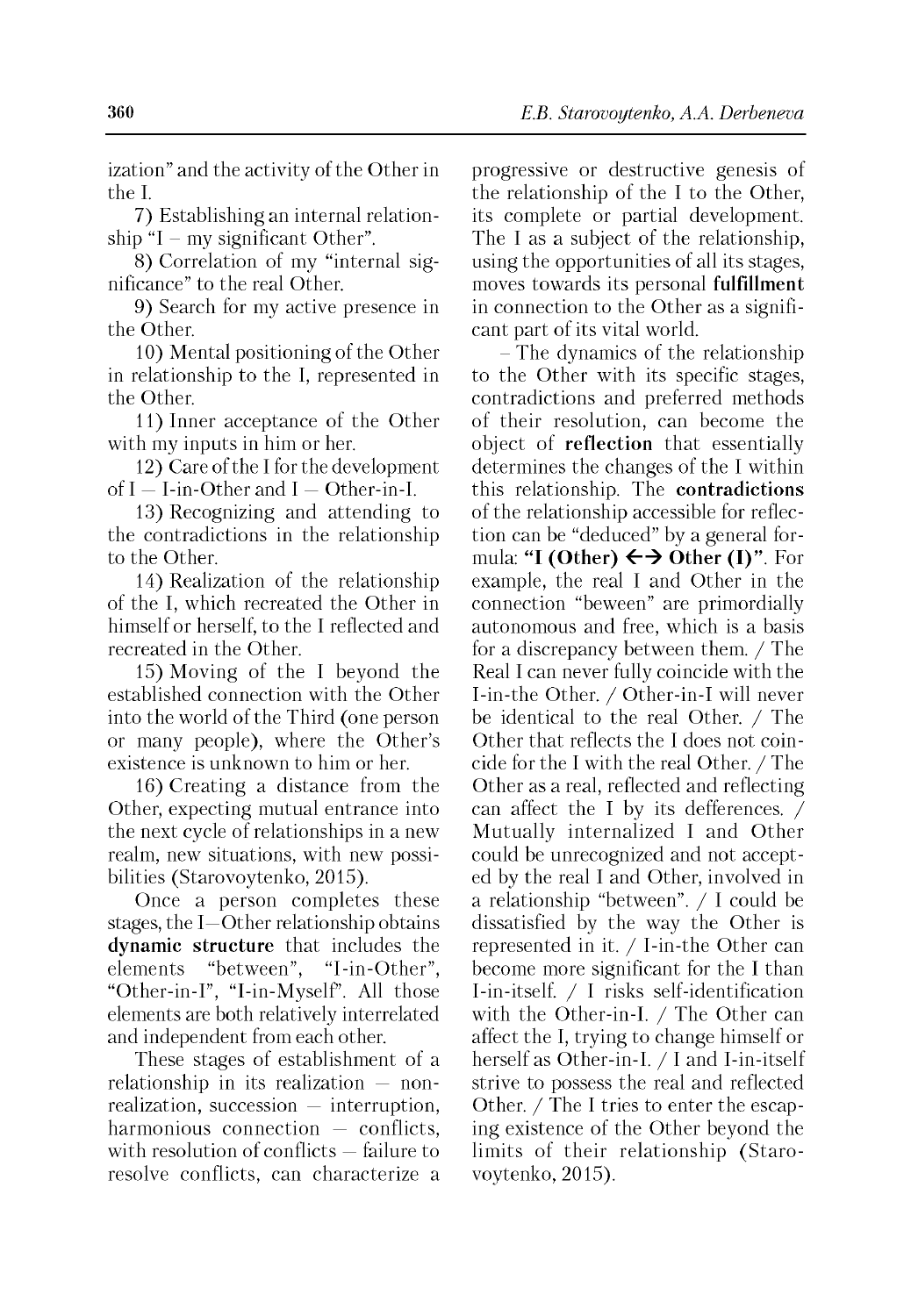The various ways of **resolving** oppositional moments of the I-Other relationship come to being through experiencing and reflection. These include: establishing a parity of oppositions; finding a new measure of correspondence between the oppositions; finding their mutual complimentation; including of the oppositions in a new system of interactions; denial of one of the oppositions; "holding" of the oppositions as equally valuable and unavoidable; synthesis of the oppositions in a qualitatively new I-Other relationship. The variation of ways for resolution of the I contradictions is a sign of its free self-expression towards the Other. It can be spread to other vital relationships of a personality multiplying their potential for development.

- We can distinguish separate "modi" within the reflected I-Other relationship (Kuchinsky, 1988; Rossokhin, 2010). In particular, it is the relationship of I to I-in-Other, the relationship of I to Other-in-I, the relationship of I to I (I-in-Other), the relationship of I to I (Other-in-I), the relationship of I to I (I-in-Other-in-I) etc. A specific modus can become the target of reflection, for example, **the relationship of I to Other-in-I**, and one of the dimensions of its architecture can come to the foreground within this relationship - speech. The Other in a verbal relationship-dialogue acts as a **Conversation Partner** of a personality.

- The **speech** messages and answers in the dialogue of the I with the Other-Conversation Partner are structured by "statements" of their authors. Personal authorship of statements acquires a bright and creative nature if the following conditions are fulfilled: the statements originate from the living consciousness of many people; they get addressed to significant others; the author perceives the interaction with the addressee as an "encounter" with a close You; the author progresses in the reflection of statements due to the answers of the addressee; problematization of the addressee by author's open or hidden questioning. All of this, according to M. M. Bakhtin, determines the "dialogical nature of statements" of the author (Bakhtin, 1986, 2000). A statement is not an individual event; rather it appears in the global world of personalities that speak to each other, in the multi-speech world, in an incessant flow of speech that engulfs an infinite multitude of authors and addressees. A specific I-Other dialogue affirms the mutual identity of partners, their similarity to many other speakers, and also deepens the selfidentity of the authors. An author's statement in a dialogue is inseparable from statements of others in its shape and content. It corresponds to the previously said and heard and orients itself towards what will be said and heard. A statement exists as a complete and whole speech event, because the addressee asks and is himself or herself a question for the author, who gives an answer to the inquiry that arrived. Attractive and inspiring meanings and ways of valuable vital I-relationships directed towards the Other are realized in a mature statement as a moment of dialogue. "Any statement claims fairness, truth, beauty and veracity... And these values of a statement are determined by different forms of relating to the reality, to the other speaking subject..." (Bakhtin, 1986, p. 319). By involving the Other-Conversation Partner in a verbal dialogue based on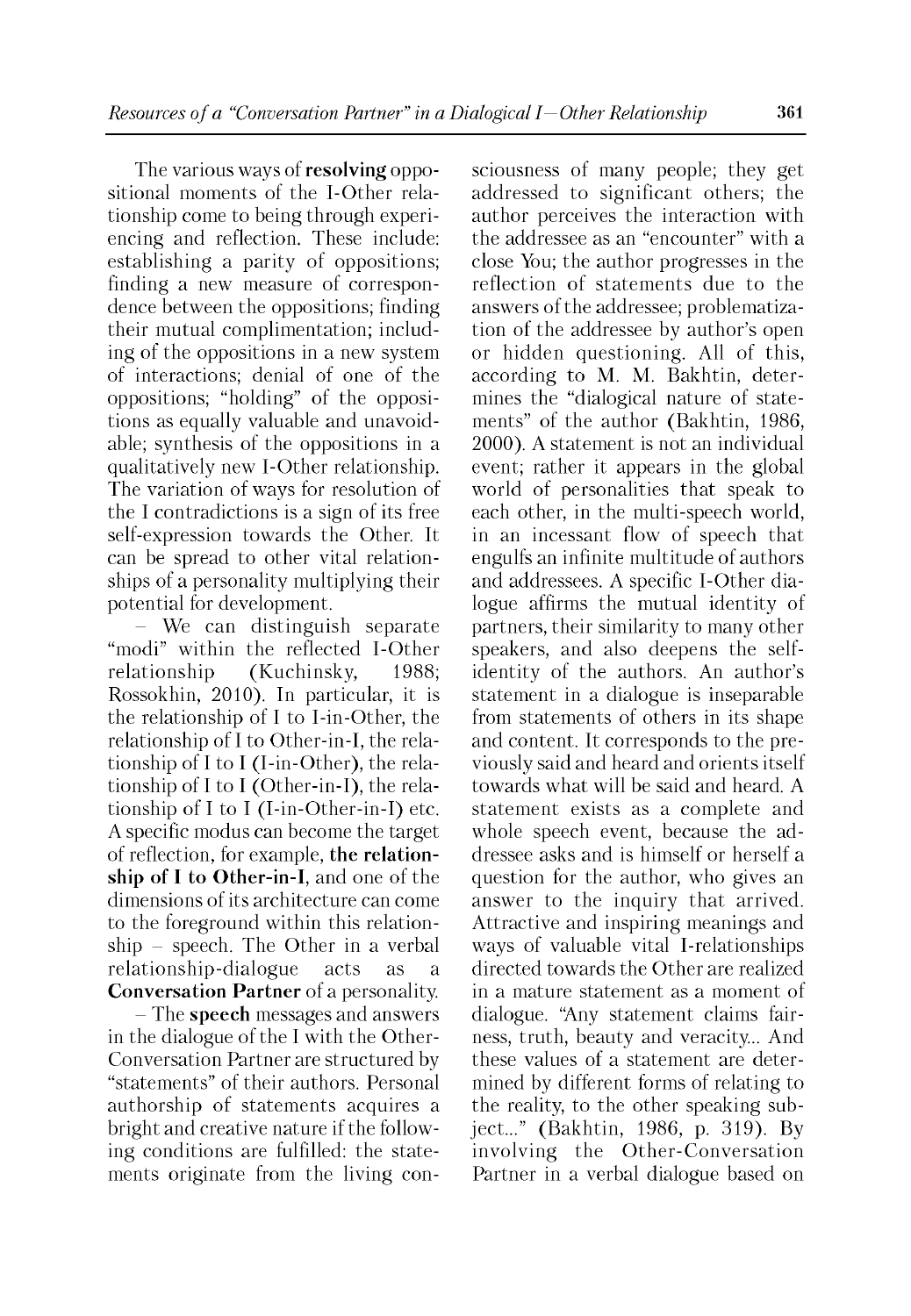values, the I awakens and reveals the **subjectness** of the Other, which could be realized not only in a specific relationship of the I to the Other, but also in a wider social self-determination of the I, his or her social actions, carried out because of the experience of negotiations, discussions, talks, frank conversations, and agreements of the I with the Conversation Partner.

- The subjectivity of the Conversation Partner can be revealed in a dialogue if the following **dialogical positions** are assumed and reflected by the I:

• The I addresses the Conversation Partner participating in an interpersonal interaction;

• The I speaks of the Conversation Partner as a character of his or her speech;

• The I speaks in answer to the intellectual, emotional and spiritual strength of the Conversation Partner;

• The I speaks in the name of the Conversation Partner, identifying with him or her;

• The I speaks calling on the Conversation Partner to speak;

• The I speaks awaiting a specific reaction from the Conversation Partner;

• The I speaks of himself or herself, addressing the real or "internal" Conversation Partner;

• The I speaks of himself or herself as "reflected" in the Conversation Partner;

• The I speaks of the Conversation Partner in the name of the Third (collective I or other Conversation Partners, or oneself as an unconscious "Other");

• The I speaks addressing the context of verbal life of the Conversation Partner and inviting him or her into their verbal life;

• The I speaks of himself or herself related to the Conversation Partner or speaking of them;

• The I acts through words to challenge the Conversation Partner to action or deed;

• The I speaks of his or her changes that resulted from statements and answers of the Conversation Partner. (Starovoytenko, 2015). Thus, the I becomes a "dialogical Self" (Hermans, 2001).

- The **Conversation Partner — Subject** also assumes dialogical position. He or she motivates the I to the next statement; influences its intention, goal and content; sets the emphasis of meaning; provokes the emotional and verbal expression of the I; expects clarity and transparency of the statement from the I; expects mental novelty expressed by the I; motivates the I to speak about an intention to act; understands, interprets, construes, and amplifies the I's statement; values highly or devaluates, accepts or denies, opposes or supports, resists the statement or shares it, criticizes or agrees with it; masters the I statement as a model of future action; answers inviting the I to joint action; reflects on the effects of mutual statements in their influence on each other. On the intersection of multidimensional dialogical intentions of the I and the Conversation Partner, each achieves an experience of the fullness of their co-existence.

The I-Other relationship in the shape of a verbal dialogue I-Conversation Partner comprises a "unit" of intersubjective interactions, which can lead to existence and wide social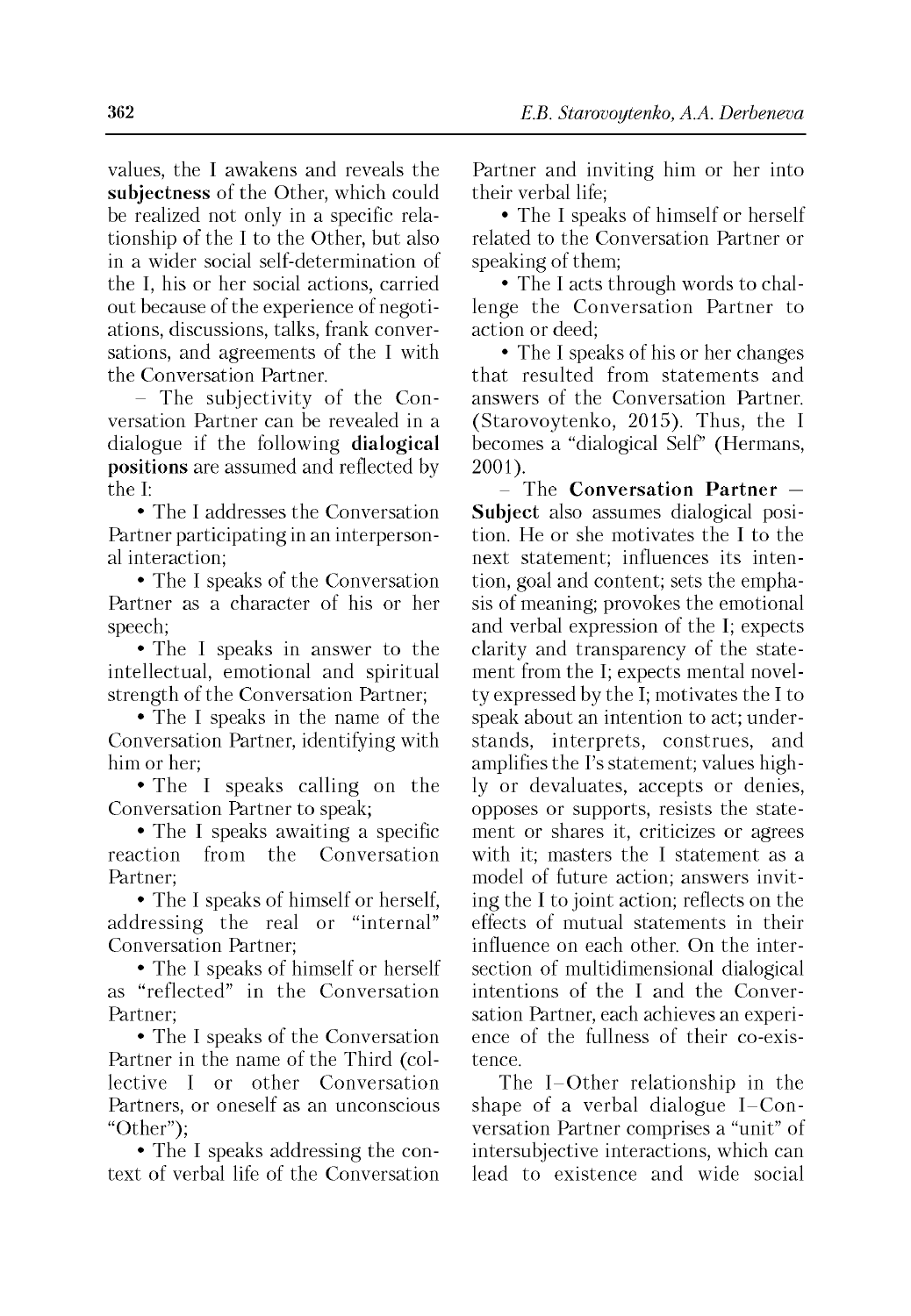spreading of new ideas, images, activities, ways of communication, and methods of self-knowledge. In other terms, this "unit" is responsible for the effective **social positioning** of a person.

- The developing life of a personality is constituted by a multitude of relationships with specific significant others, who possess a high potential as Conversation Partners with their inherent power of subjectness. A **Multiplicity of Conversation Partners** is a reality of individual existence that strives to be fulfilled in connections of a personality with other people, it is the world of his or her reflection and realization of the maximum of existential opportunities. The world of a personality's Conversation Partners is "inhabited" by externally perceived people, as well as imagined, thought, desired, created, reflectively constructed, intuitively understood others. We can attribute to the "internal" conversation partners not only the other-than-me, but also I-as-others, for example, I as a Child, I as a Parent, and I as an Adult, as presented by transactional analysis.

In our exploration of verbal relationship I-Other we concentrated on the distinction and synthesis of the "hypostases" of Conversation Partners, based on the ideas found in the works by M.M. Bakhtin, M. Heidegger, J.-P. Sartre, M. Buber, O. Mandelstam, and among contemporary writers  $-$  in the works by V.A. Petrovsky. The revealed "hypostases" should, in our opinion, indicate a possible completeness of the fulfillment of the relationship of the I to the Other in its external practical, imaginary, ideal, reflective and intimately deep aspects.

## **Hermeneutics of the Conversation Partners of the I in dialogue**

**M.M. Bakhtin:** a dialogue is a primary truly human quality, the essence of an individual's consciousness. To have a dialogue, internal or external, one requires meaningful contents, because it is the contents that are the axis or core of a dialogue. A personality's need to relate "to" and its striving to acquire a conversation partner are realized in a dialogue rich in content. During communication with a conversation partner a person is ready for active attention from them, for receiving a response, he or she is always expecting something "for themselves": it can be a positive or negative verbal evaluation, agreement or denial, execution or rebellion (Bakhtin, 1986). A dialogue is necessarily merged with a monologue, which puts into practice one's relationship to oneself, where the speaker is "one's own conversation partner". A monologue and a dialogue are united by the relatedness of a personality to the Other. Notably, the I does not address the Other because of its ability to address oneself, but the I addresses itself due to the skill of addressing the Other, meaning that there is a transition from a dialogue to a monologue. A monologue is a subtype of a dialogue. A dialogue with the Other and with oneself has differences and equivalence, defining the singular features of the Other and the I as significant conversation partners of a personality.

The essence of dialogues and dialogical consciousness is revealed in its depth in the novels by F.M. Dostoevsky (Bakhtin, 1984). The consciousness of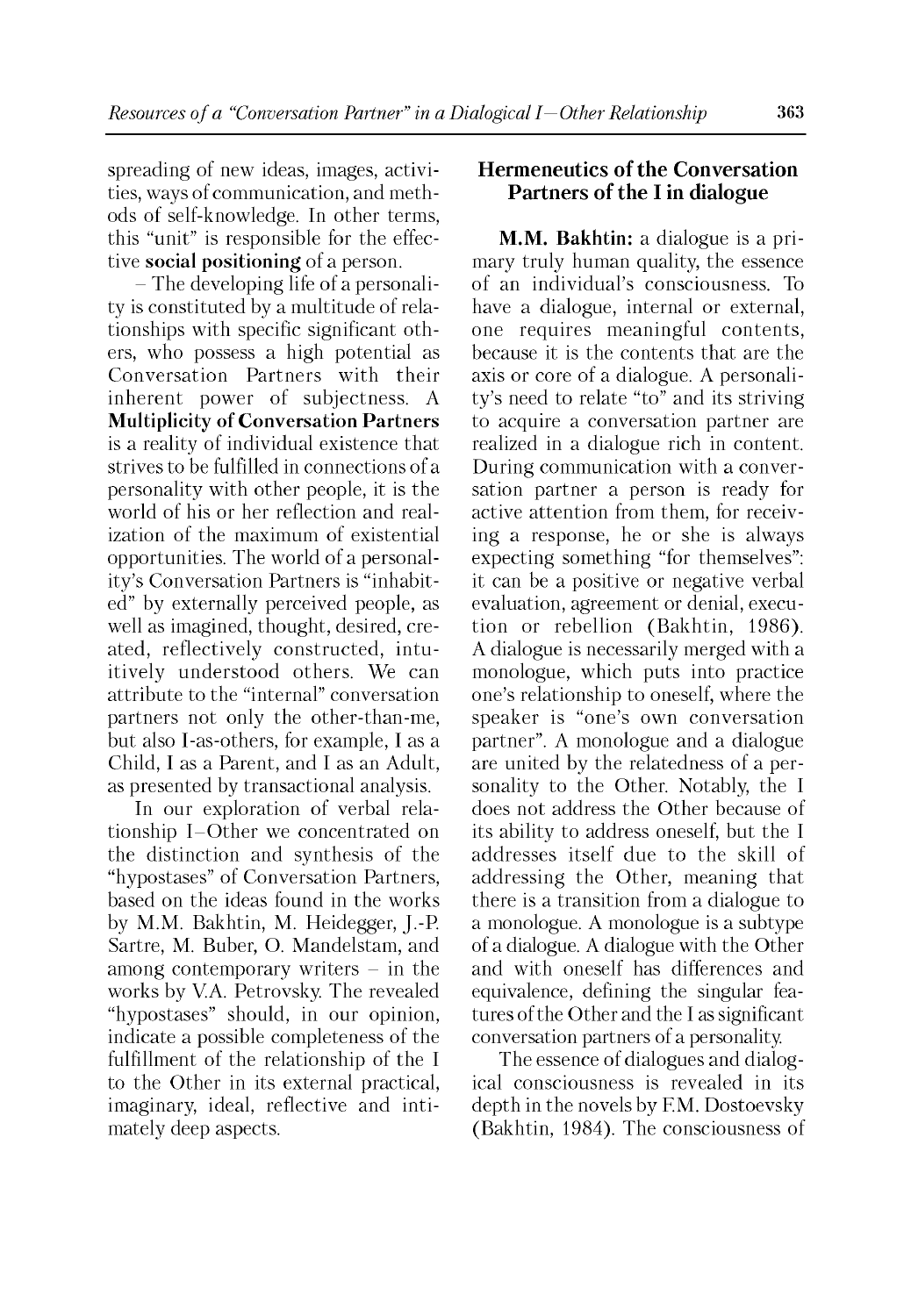his characters is usually divided in two, and represents not one, but two minds, that is to say, it includes the Other in all their separateness and uniqueness. The protagonist of "Notes from the Underground" experiences a conflict between the desire for solitude and for inclusion in society. Entering a circle of other people he becomes directly "infected" by their thoughts about him. Now his consciousness no longer exists on its own, but rushes into a dialogue between the I and himself represented in the Other. The protagonist tries to anticipate what is thought of him based on seemingly "their" opinions addressing the Other-in-him. The voices that he hears inside are not passive subjective images of the Other in the personality's consciousness, but representations of real people that are separate, tangible, and possess the ability to be "internal conversation partners". The dialogue is held in the inner world of the personality with a person, who is actually absent, "imaginary", usually with the voice of this person, who even in this situation is independent from the personality. A dialogue with an imaginary conversation partner and a dialogue with a real one are hard to distinguish, and Dostoevsky is trying to show the contradictions in a particular personality, which unfold in the images of two different people who are in involved in the open and hidden conversation and interaction. There are inner and outer dialogues of Raskolnikov with Svidrigailov and of Karamazov with the devil, with Smerdyakov. Dostoevsky's characters constantly hold dialogues within themselves with real people imagining them as if they were standing in front of them. The characters and their conversation partners are connected by a relationship of intersubjectness on the intersection, in unity and contradictions of their minds.

The thoughts of M.M. Bakhtin concentrate on real and imaginary conversation partners, as well as on the I as one's own conversation partner.

**M. Heidegger:** a person has an existential relationship to the world, which he or she founds for themselves. An individual is present in the world not separately from the being-in-theworld, as though having "desired" at some point of time to come into relationship with the world. On the contrary, "coming into a relationship" is possible because his presence already is "being-in-the-world". Due to this quality of already-being-present in the world an individual can meet the Other being-in-their-world (Heidegger, 1993, 2008). The Other's presence is co-being as a joint existence, and it is essentially necessary for the individual. It can be experienced when the Other is physically absent or not perceived. Co-being of the individual and the Other is a mutual caring, which leads to contact, communication, dialogue, as opposed to indifference and loneliness as a faultiness of being among others.

In this co-being an individual can live a genuine or non-genuine existence. To possess the genuineness of existence means to be oneself, to correspond to oneself, "as I am", to connect with oneself not alienating into the Other. On the contrary, in a non-genuine existence the I exists in an interaction as the Other "losing its own face" in favor of the Other, it becomes impersonal entrusting the Other with its being. At the same time, genuineness and non-genuineness are inseparable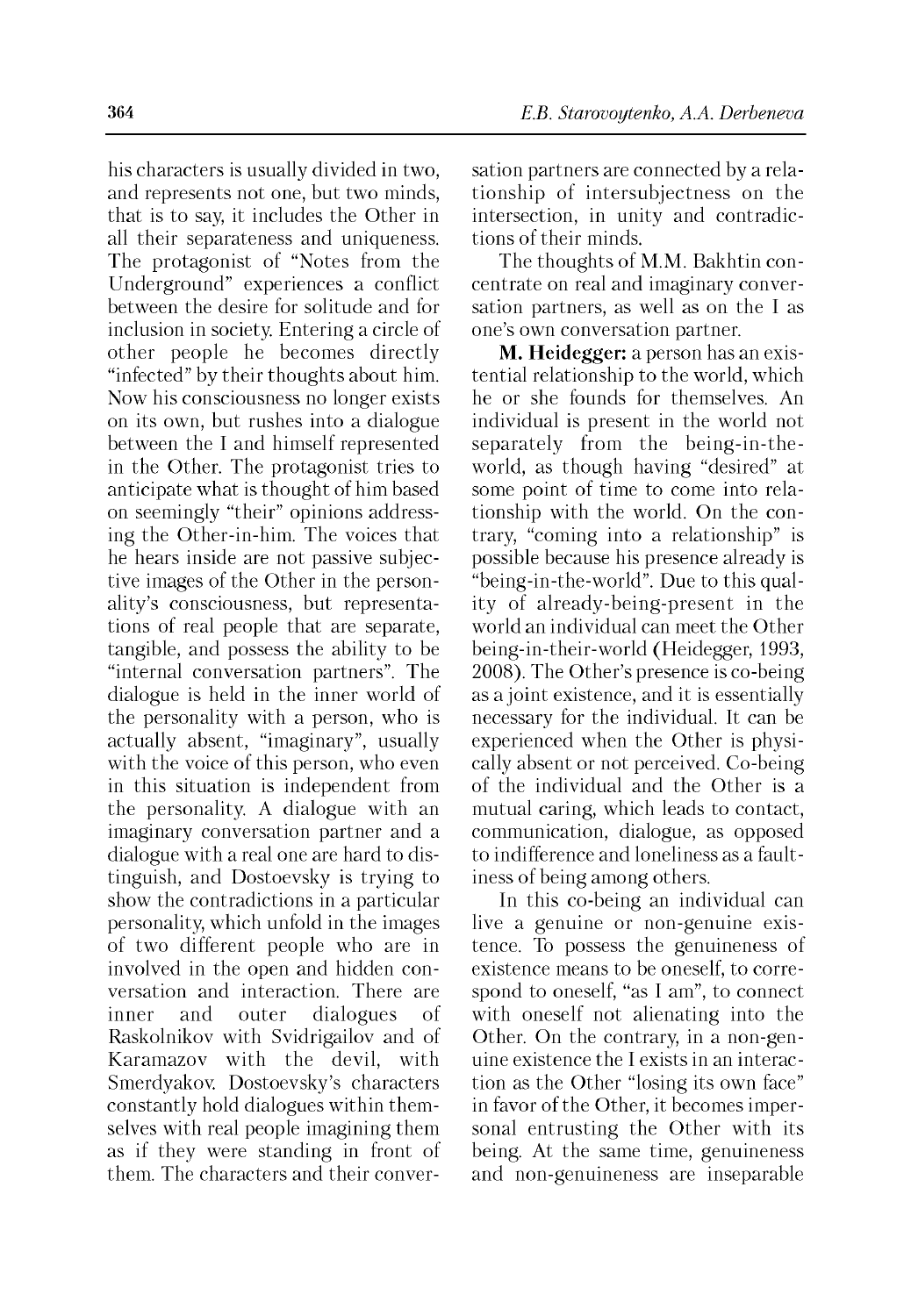modi of Dasein; overcoming any of them is impossible, even if we speak of dialogue, mutuality and care. Genuineness is awareness, understanding of one's own being with the freedom of choice between the two modi as possibilities for the I in a dialogue. Non-genuineness appears when the I dissolves in a dialogue, co-being, which represents abandoning of free choice (Borisov, 1997). A person in connection to the Other in being always experiences a conflict between being oneself and impersonality. When the Other appears in the field of the I, which is a primary experience of encounter, it is not a collision with the "alien" but rather with a different dimension of Dasein, which takes the shape of convergence of one's own and other possibilities of being. An encounter, as well as solitude, absence of the Other, presents itself as a necessary moment of communication, co-being.

The Other, appearing in the I's being can take upon himself or herself the responsibility for them. The I entrusts itself to them as to a guide, who passes his or her experience of being. Exchange of possibilities in a dialogue happens on two dimensions: communicative and hermeneutical. A dialogue as an exchange of statements and texts is carried out between the I and the Other who are present at the same time, and it is also included in the context of history, past and future events. The being of I in conversations and talks is raised by the guide to a "historical level" placing it in the global Being-in-the-world.

The theme of "Conversation Partner" transpires in the teaching of Heidegger as an idea of the "Other", real and ideal, who directs the I

towards itself in a dialogue, towards clarifying its position in existence, towards "fulfilling itself" through the other person.

**J.-P. Sartre:** one of the modalities of the vital presence of the Other in relationship to the I is his or her objectness. It is this experience, which is acquired through interaction with the Other, through a subject-object type relationship, which gives a personality a feeling of the external Other. But just the objectness is not enough to state that the Other is real and not imaginary for the I's mind. The unfolding of the life space around the Other is crucial. This way, in the absence of the Other, the space piles up around the I that acts in this case as the center, which turns the scattered space into a united picture. But when the Other appears in the existential field of the I, maybe even not directed towards the I, but perceived by a personality as the Other, the world begins to structure itself around the "intruder". The appearance of the Other as a concrete and real person means for the I to introduce an element of decay into their own universe and a shift of this universe to a new center. Nevertheless, although the space around the I shifts to the Other, he or she remains an object, even if it is a priority for that moment. The Other becomes a subject only when he or she turns their gaze to the I. In this case the I becomes an object and the Other acts as a subject. But to be seen by the Other is an important condition for seeing the Other. The subject cannot see another personality the same way they see the sky or grass, they challenge it to look in response. The I directs its look to the Other, which makes it in turn a subject. When both participants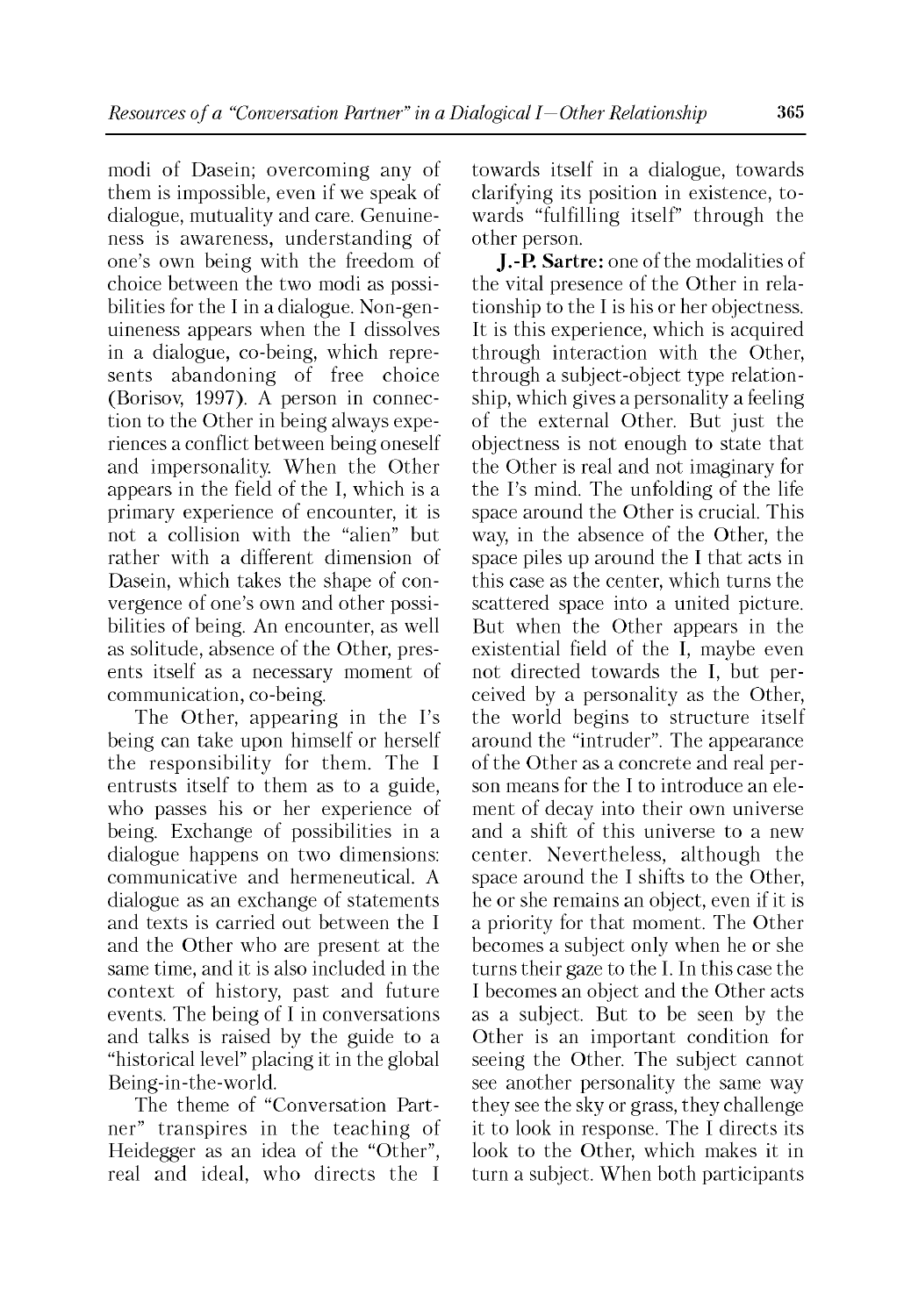of mutual perception are active, there is a constant exchange of subject-object roles, as exhilarating mutual subjectness gains strength. It is important that the Other's gaze directed towards the I turns it from the subject into the object of the world with space-time characteristics different from the ones perceived in the I-for-me. The being of the I for the Other is not a free choice of the I. The Other determines its being as something unknown to the I not only "structuring" its external space, but also filling it with his or her own meanings and ideas, of which the I does not suspect. (We suppose that their opening "in the Other" and finding them "in oneself" means for the I a transformation of the Other's look into "speaking" and "understood", and the Other himself or herself into a conversation part $ner. - Author.$ 

The Other is always playing an active part, whether it is he or she "for the I" or I "for them"; it is the Other who opens me in my own I. The I is the one playing the part of the subject and possessing the right to speak to the Other and about the Other, to evaluate the Other-for-me. The I enters in a dialogue with the Other-subject driven on the one hand by the need to protect itself from objectivation by the Other, and on the other hand, by the desire to comprehend his or her secret subjectness, which acts from the depth or their inner world addressing him or her in perception and imagination.

In Sartre's conception the idea of a "Conversation Partner" arises from his thoughts on the Other-subject-object and the I-object-subject in a dialogue, on the unseen being of the Other-in-I, comprehensible through secret address to him or her, and on the need for the "real" ("directing his or her look") and "secret" Other for the meeting of the I with itself.

**M. Buber:** the I does not exist without the Other and can say nothing about itself without looking at the Other as a sort of living mirror. The Other in relationship with the I should become especially close allowing it to be addressed as "Thou". It is this relationship between the I and Thou that creates them as participants in a dialogue or as conversation partners. Any object in the world can be the "Other", "Thou", "Conversation Partner" in a relationship with the I, but the true "Thou" addressing the I from a subjective position can only be another person. A person who is a conversation partner plays a great role in the I's selfperception, in the way it is represented for itself, in the ability to speak with oneself (Buber, 1995, 2010).

The I-Thou relationship is mutual: both participants of the dialogue are equally engaged in it. The relationship of the I with its conversation partner always unfolds in the present and is relatively free from the contexts of time, space and causality. When Thou is directed towards the I, it cannot assume a passive position, it is always interested, always touched and engaged by the conversation partner that is reflected in the I and brings into the I his or her meanings. In the beginning a personality may not hear the "calling" of the conversation partner, but suddenly, at some point of time, its ear or imagination detect a sound, a voice, signs of a calling conversation partner, and a conversation starts, attention and mind are "turned", a relationship to the Other is there.

M. Buber sees wide possibilities for a personality to obtain conversation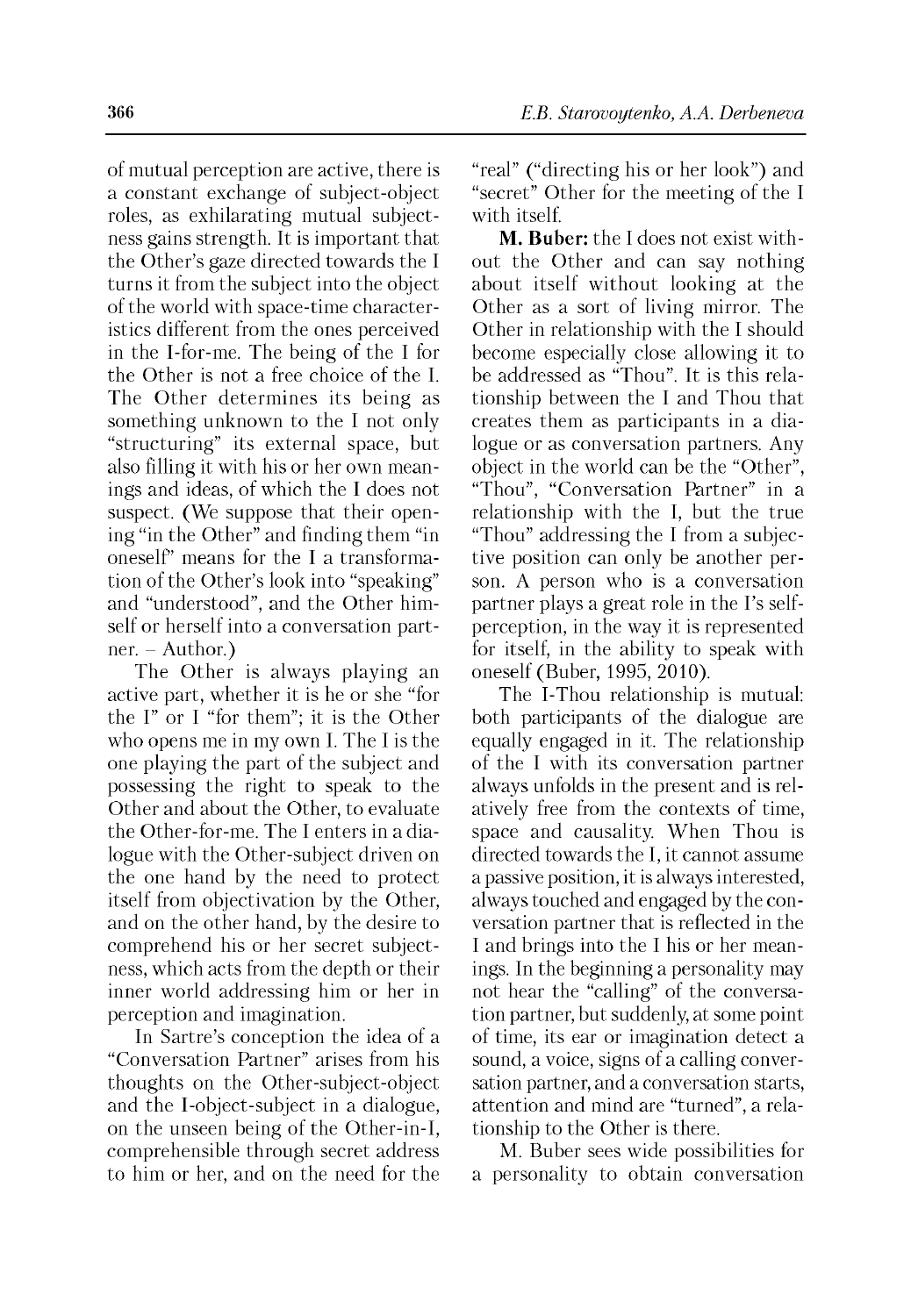partners in the world. His idea that is especially important is that of the other person-conversation partner as a "Thou" that allows the transfer of the dialogue into the imaginary plane, where the Other becomes an independent active source able to initiate dialogue.

**O. Mandelstam:** a conversation partner that is not close physically can be the only close one, as it is for a poet whose verse in not directed at anyone in particular presently close in physical space. On the contrary, it is addressed to that mental entity that will read it, and it does not matter if it happens soon or in dozens or hundreds of years. The reader is the furthest and closest conversation partner who is going to receive the message, which is addressed to no one and at the same time only to him or her. It is the "Providential Conversation Partner", secret and ideal at the same time, it is the Other-in-Culture, the only one who will understand the author. "Secret Conversation Partner" holds in himself or herself a mystery of unexpected turns in a dialogue; it is impossible to predict their questions and prepare answers. In a conversation with a known, physically close partner a person knows in advance how the other would react to something they say, and cannot experience his or her feelings, because this person imagines them in advance. In a dialogue with a secret, remote partner a desire arises to say something that would have been impossible to say to no Other in a meeting. The greatest resource lies in this unpredictability and lack of knowledge about the conversation partner. By trying to interest, surprise or be significant for such a partner, a person gains new knowledge of themselves. It is revealed to them what can be seen in the I only through the perspective of one's distant life in others-in-culture (Mandelstam, 1987).

In his "On the interlocutor" Mandelstam described a beautiful hypostasis of the Conversation Par $t$ her — the Other, that is secret, exists in imagination, is ideal for an artist, and is possible in the future as a reality.

In the current scientific context the ideas about the "Conversation Partner" are extended by the concept of the reflected subjectness by **V.A. Petrovsky**, which emphasizes the active presence of the Other in a personality's being, a being of the Other in the I, a continuity of one person in another, a different being of a personality in a personality (Petrovsky, 2010, 2013). Developing the thought about the reflexivity of the Other-subject in the I the author speaks of the experience and reflection of the Other's presence in a situation significant for the I, his or her ability to act, to introduce his or her meanings, to create changes in the I. The reflected Other plays an active role in the transformation of a situation experienced by the I, he or she invisibly affects views, decisions and actions of the I not leaving the I indifferent, but prompting them to a reciprocal activity. Reflected subjectness as a form of unity of the I and the Other has a developmental meaning for the I in the aspect of the fulfillment of one's own subjective potential.

The Other as a possessor of the quality of reflected subjectness appears in the life and mind of a personality in several forms. Firstly, as a real Other whose presence in the real experience of a personality influences it in unconscious and reflective ways. Secondly, as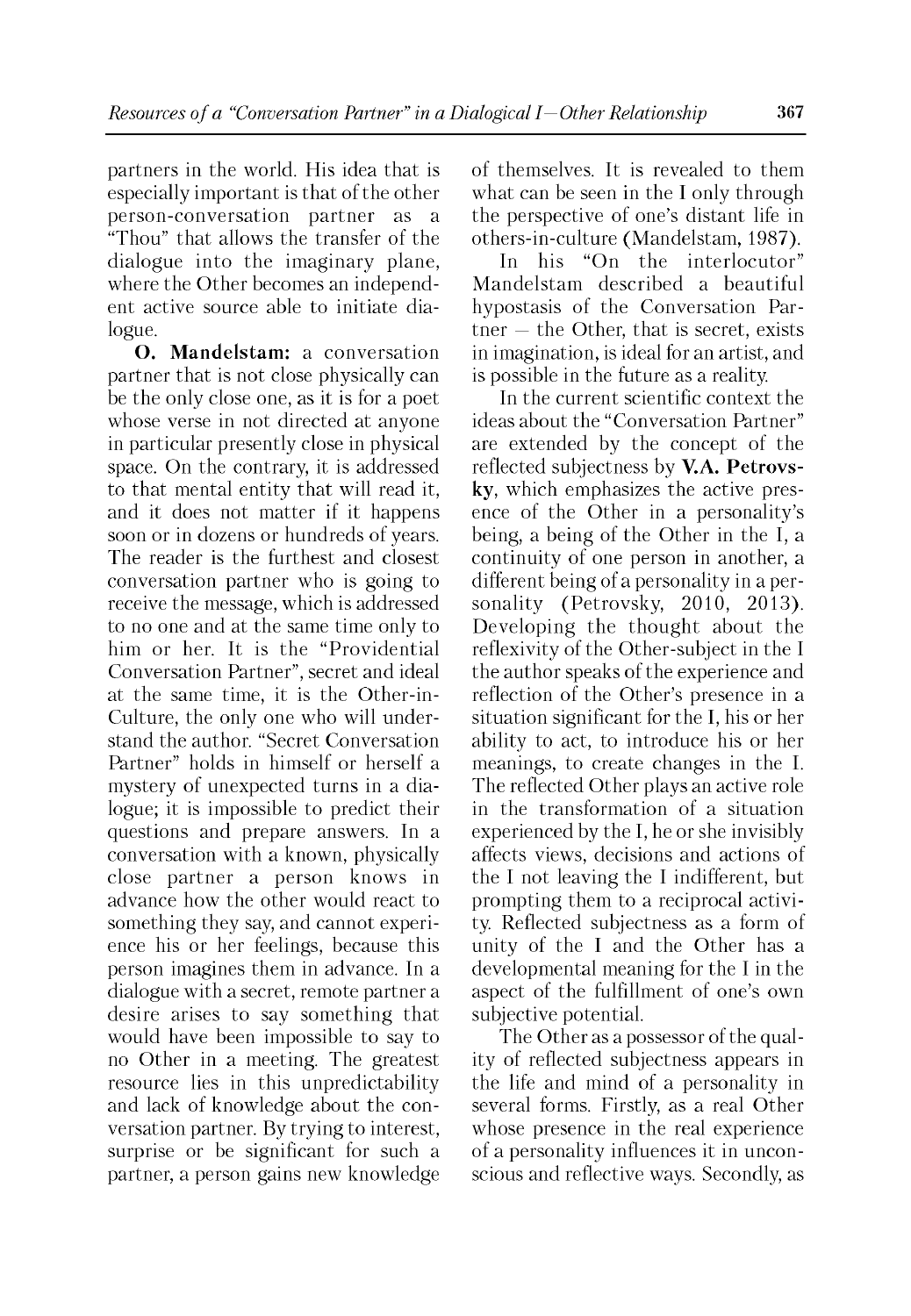an ideal Other, as he or she exists in the thought and imagination of the I as an active participant of a personality's inner world. Thirdly, as a converted Other subjectively merged with the I that as a result is experiencing a multiplication or reduction of its own possibilities, the Other that has created conditions for the I to turn to itself as essentially renewed.

In the works by Petrovsky the problem of the "Conversation Partner" manifests in the aspect of vital transitions of the Other's influences from a real to an ideal and reflective plane. These transitions can be seen in the evolution of external-verbal, internalverbal, and auto-verbal I-Other dialogues.

A hermeneutical search for ideas of the Conversation Partner allowed us to discern its "hypostases" that exist in the spaces of perception, action, imagination, thought, intuition, desires and feelings. This is the "**real Conversation Partner**" as the Other that is in a direct, corporeal, factual interaction/ dialogue with the I; the "**imaginary Conversation Partner**" as the Other that is figuratively represented in the I's world having or not having a real prototype, and having an internal dialogue with the I; the "**ideal Conversation Partner**" as the Other created by thought and intuition of the I as the one possessing human qualities that are generic, best and most valuable for the I, addressed in a dialogue; the "**secret Conversation Partner**" as the Other representing an intimate significance for the I whose qualities are largely unknown to the I, but enabling and favorable for a dialogue with the I that is impossible in any other communication; the "**I as my own Conversation**

**Partner**" that can exist for oneself as a different I, as an I incarnated in the Other, or as an Alien other-in-me or a Double, that, according to D. S. Likhachev, sometimes holds the I "in fatal embrace", and "the words of a Double intertwine with the words and thoughts of its victim" (Likhachev, 1984).

Based on theoretical modeling and hermeneutical analysis (Petrovsky & Starovoytenko, 2012) we assumed that the dialogue I-Other, the totality of the reflective scope of interconnected Conversation Partners, as well as the openness of a personality to their subjective activity can favor his or her realization in the society and experience of their fulfillment in the world, among other people. In other words, these constitute social and existential effects of having Conversation Partners. We conducted an empirical study to test this hypothesis.

## **A study of social and existential effects of having Conversation Partners**

The empirical study has conducted by A.A. Derbeneva at the department of personality psychology in the National Research University "Higher School of Economics".

### *Methods*

According to the theoretical framework, instruments used for the research were: the author's method "My Conversation Partners", an interview developed in a reflective format (Starovoytenko & Derbeneva, 2015); the "Differential Questionnaire of Experience of Loneliness" (E.N. Osin, D.A. Leontiev) that contains a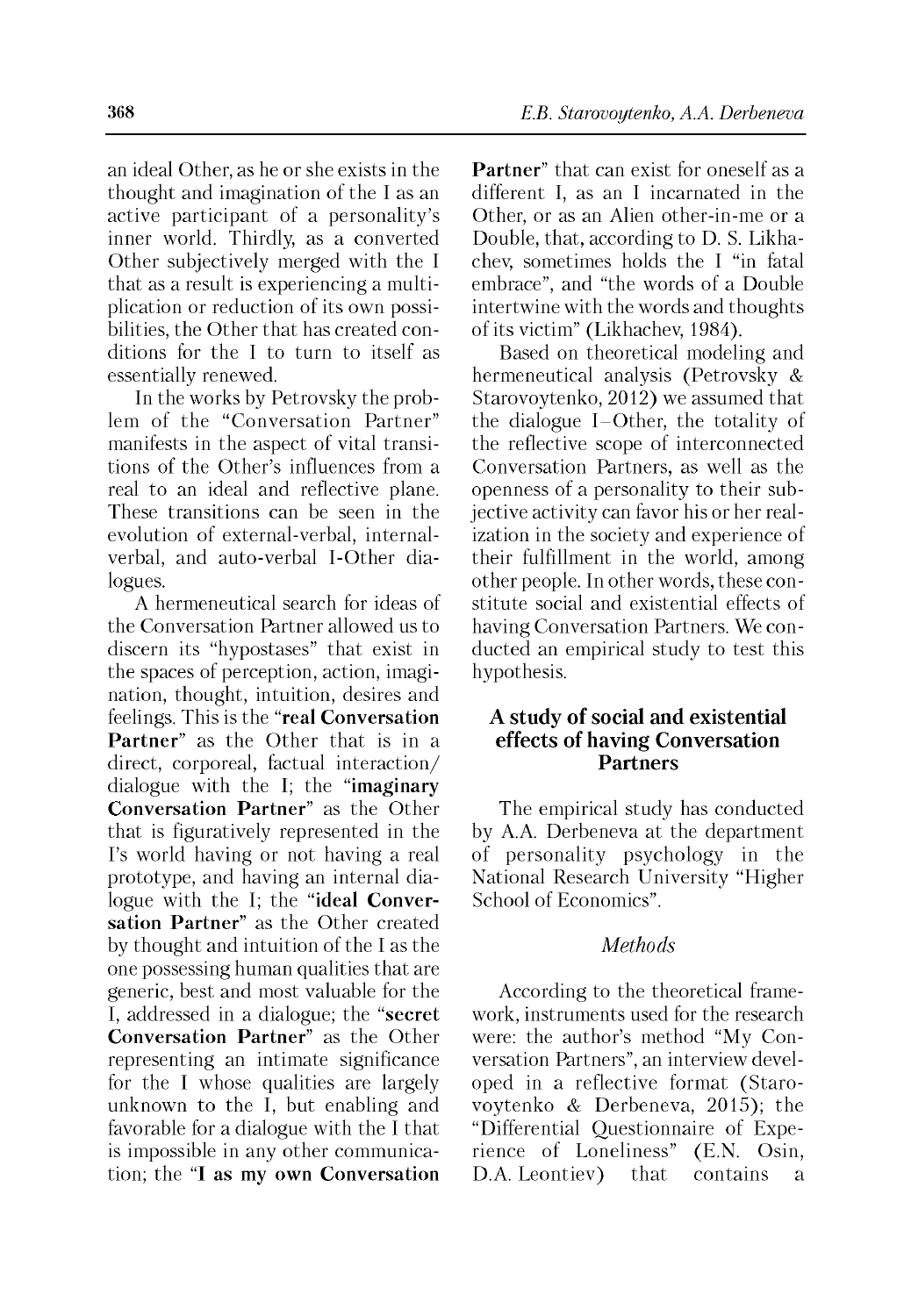"General Loneliness" scale representing the degree of current feeling of loneliness, lack of close communication with other people, a "Dependence on Communication" scale representing the intolerance of loneliness, inability to stay alone, a "Positive Loneliness" scale measuring one's ability to find resources in loneliness, to use it creatively for self-exploration and selfdevelopment (Osin & Leontiev, 2013); the 'Affiliation Scale" of A. Mehrabian with a separate scale of "Tendency to People"(Fetiskin, Kozlov, & Manuilov, 2002); the diagnostics of socio-psychological adaptation of C. Rogers and R. Diamond with separate scales of social adaptivity and conformity (Osnitskiy, 2004); Eysenck's Personality Inventory (version A) with a separate scale of extraversion-intraversion (Psychological texts almanac, 1995); "Existence Scale" of A. Längle, which contains the following indicators: "Self-Distancing" (SD), "Self-Transcendence" (ST), "Freedom" (F) and "Responsibility"  $(V)$ (Krivtsova, Langle, & Orgler, 2009).

The "**My Conversation Partners**" method included the following questions:

1. Do you have *indispensable* conversation partners in your life? If so, could you tell who they are and what qualities they possess? (Such partners can be a real conversation partner, an ideal conversation partner, an im aginary conversation partner, a secret conversation partner (whose existence I do not share with anyone), or I myself as my own conversation partner).

2. Please, evaluate the degree of importance of the conversation partners you have in your life using the following scale:

| $10-9$ points | Very important in my life                  |
|---------------|--------------------------------------------|
| $8-7$ points  | Important in my life                       |
| $6-5$ points  | Moderately important in my life            |
| $4-3$ points  | Have little importance in my life          |
| $2-1$ points  | Have nearly no or no importance in my life |

| Type of conversation partner     | Importance in your life |
|----------------------------------|-------------------------|
| Real conversation partner        |                         |
| Ideal conversation partner       |                         |
| Imaginary conversation partner   |                         |
| Secret conversation partner      |                         |
| I as my own conversation partner |                         |

3. Please, select three most significant conversation partners from the list above.

4. Answer the following questions in relation to each of the three chosen conversation partners. Please, answer the questions as fully as you consider possible.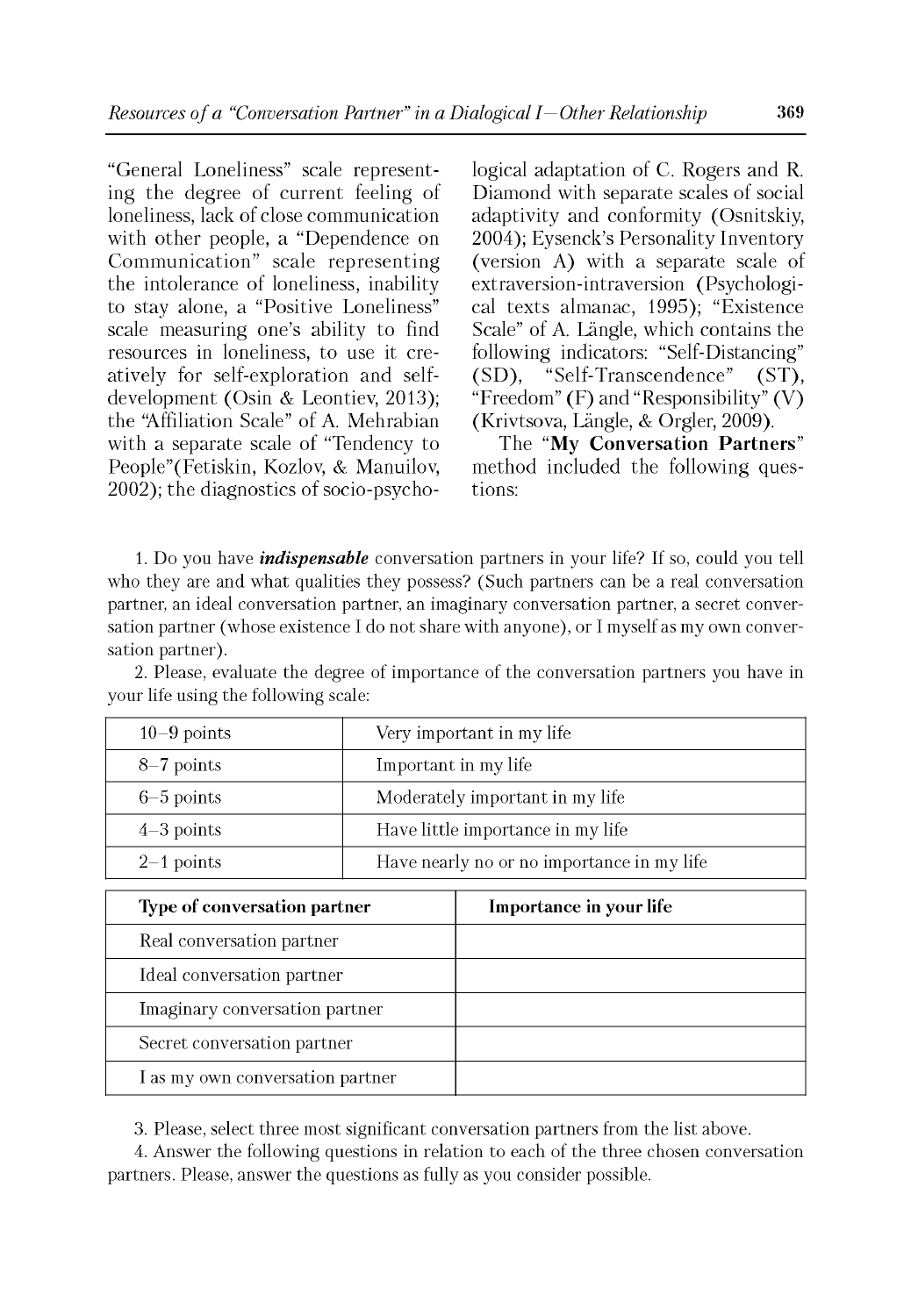- Who is he or she?
- What are his or her qualities?
- Is it me or them who usually initiate the conversation? In what circumstances does it usually happen?
- What are the most important topics for your conversations?
- What do I usually expect from the conversation partner? What does he or she expect from me?
- Does the conversation partner always hear and understand me?
- Does he or she like me?
- What do I usually try to transmit them in my statements?
- What am I unable to say to the conversation partner? And what will he or she never say to me?
- What changes in me and what changes in them during our conversations?
- Do our conversations affect my decisions and actions?

### *Participants*

The sample consisted of 40 people aged 22 to 30 years.

#### *Procedure*

The study proceeded in consecutively applied: 1) the author's method "My Conversation Partners" developed on the base of theoretical model of the I-Other relationship and the hermeneutic investigation of Conversation Partners; 2) quantitative methods aimed to test one's solitude/loneliness, affiliation, social adaptation and conformity, extraversion-introversion, existential fulfillment; 3) qualitative analysis of interviews; 4) statistical methods of analysis.

The **parameters** used in the qualitative analysis were derived from the theoretical model of the dialogic I-Other relationship described above. These parameters do not cover all possible aspects of the model but highlight the most relevant to the current study features of the I-Other relationship. The following parameters were applied: fullness (which hypostases of the Conversation Partner are revealed and how many Conversation Partners are chosen and evaluated by the subject); connections between the Conversation Partners and their activity during the dialogue; comprehension of reflection of Conversation Partners (how informative and precise their description is), and person's reflexivity.

**Coding** was made in accordance to the theory of qualitative content analysis (Hsieh & Shannon, 2005). Qualitative categories were then quantified using the following rules: hypostases were assessed from 1 to 5 points, connections between the Conversation Partners - 0 to 10 points; activity of Conversation Partners  $-0$  to 2; comprehension of reflection  $-1$  to 3; general person's reflexivity was calculated as a sum of all these scores.

**Statistical analysis** of interconnections between Conversation Partners and social effectiveness and existential fulfillment of a person was conducted using SPSS 16.0.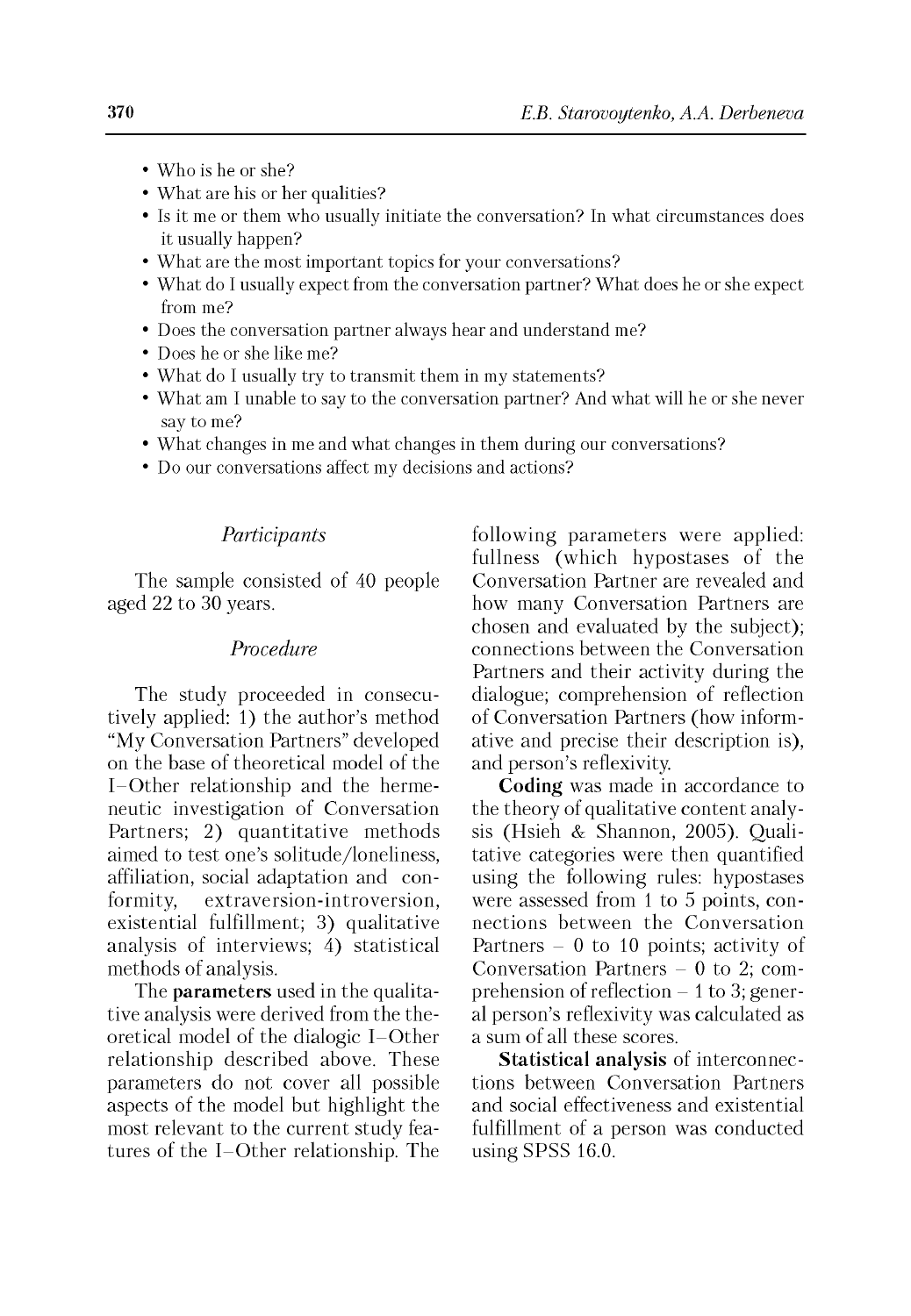## *Results*

Significant correlations between scores derived from interview analysis and indicators of social positioning and existential fulfillment of a personality based on the other methods are presented below (Table 1).

*Table 1*

Correlations between the subjective significance of Conversation Partners, fullness of Conversation Partners' description, connections between the Conversation Partners, comprehension of reflection of Conversation Partners and scores on social adaptation, submissivenessdominating, loneliness-solitude, extraversion, and Existence Scale

|                                                                    | <b>Fullness of</b><br>Conversation<br>Partners'<br>description | $\mathbf{1}$ | $\overline{2}$ | 3            | $\overline{4}$ | 5            |
|--------------------------------------------------------------------|----------------------------------------------------------------|--------------|----------------|--------------|----------------|--------------|
| 1. Subjective significance of<br><b>Real Conversation Partner</b>  | $.32*$                                                         | $\mathbf{1}$ | $-.11$         | .14          | .05            | $.35*$       |
| 2. Subjective significance of<br><b>Ideal Conversation Partner</b> | $.38*$                                                         | $-.11$       | $\mathbf{1}$   | $-.02$       | $.38*$         | $-.21$       |
| 3. Subjective significance of<br>Imagine Conversation Partner      | $.67**$                                                        | .14          | $-.02$         | $\mathbf{1}$ | .28            | .16          |
| 4. Subjective significance of<br>Secret Conversation Partner       | $.65**$                                                        | .05          | $.38*$         | .28          | $\mathbf{1}$   | $-.11$       |
| 5. Subjective significance of I as<br>a Conversation Partner       | .19                                                            | $.35*$       | $-.21$         | .16          | $-.11$         | $\mathbf{1}$ |
| Adaptability                                                       | $.52**$                                                        | $.42**$      | .38*           | .16          | $.34*$         | .03          |
| Dominance                                                          | $.42**$                                                        | .14          | $.42**$        | .20          | .26            | $-.09$       |
| Submissimeness                                                     | $-.26$                                                         | $-.01$       | $-.19$         | $-.19$       | $-.14$         | $-.13$       |
| Affiliation                                                        | .02                                                            | $.35*$       | .09            | $-.29$       | $-.1$          | $-.05$       |
| Extraversion                                                       | .05                                                            | $.34*$       | .15            | $-.27$       | $-.09$         | $-.02$       |
| Isolation                                                          | $-.26$                                                         | $-.47**$     | $-.13$         | $-.16$       | .039           | $-.12$       |
| Self-awareness                                                     | $-.18$                                                         | $-.23$       | $-.03$         | $-.09$       | .058           | $-.22$       |
| Alienation                                                         | $-.27$                                                         | $-.32*$      | $-.09$         | $-.12$       | .017           | $-.11$       |
| Dysphoria                                                          | .08                                                            | .14          | .16            | $-.12$       | .011           | $-.12$       |
| <b>Dysfunctional loneliness</b>                                    | .02                                                            | $-.06$       | .29            | $-.13$       | $-.01$         | $-.11$       |
| Need to be with other people                                       | .23                                                            | .30          | .22            | $-.07$       | .06            | $-.08$       |
| Joy of solitude                                                    | .06                                                            | $-.16$       | $-.11$         | .26          | .15            | .07          |
| Solitude resource                                                  | .20                                                            | .17          | $-.17$         | .17          | $.36*$         | .20          |
| General experience of loneli-<br>ness/solitude                     | $-.28$                                                         | $-39*$       | $-.10$         | $-.14$       | .04            | $-.18$       |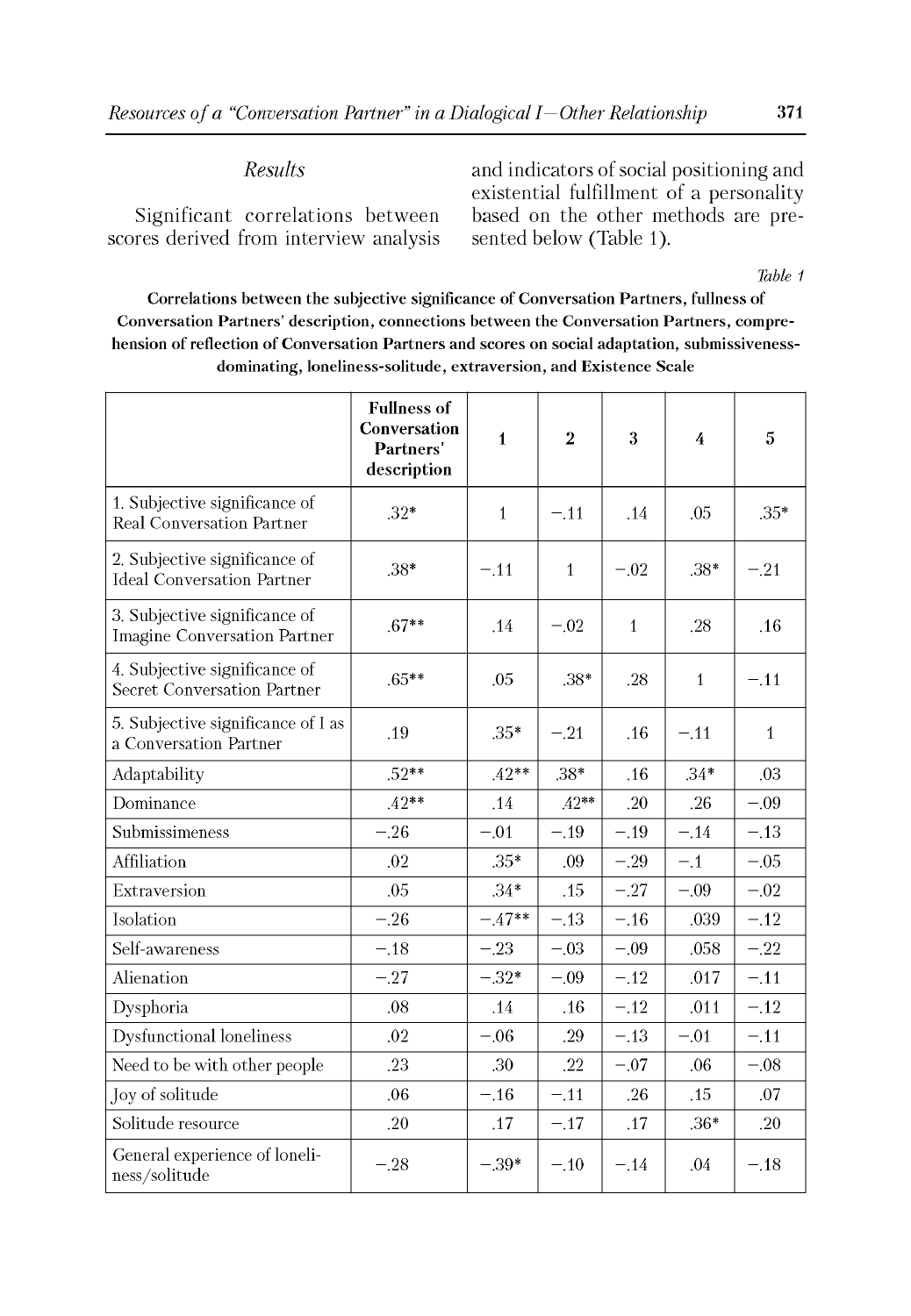|                                             | <b>Fullness of</b><br><b>Conversation</b><br>Partners'<br>description | $\mathbf{1}$ | $\overline{2}$ | 3      | 4       | 5      |
|---------------------------------------------|-----------------------------------------------------------------------|--------------|----------------|--------|---------|--------|
| Dependance on communication                 | .13                                                                   | .18          | .26            | $-.12$ | $.03\,$ | $-.12$ |
| Positive solitude                           | .17                                                                   | .05          | $-.17$         | .23    | $.32*$  | .17    |
| General Score on Existential<br>Fulfillment | $.33*$                                                                | .18          | $.22\,$        | .13    | .16     | .01    |
| Self-distance                               | .19                                                                   | .14          | .16            | .07    | .09     | $-.04$ |
| Self-transcendency                          | $.35*$                                                                | $.35*$       | .09            | .13    | .12     | .14    |
| <b>Freedom</b>                              | $.35*$                                                                | .03          | $.36*$         | .14    | .25     | $-.11$ |
| Responsibility                              | .21                                                                   | .08          | .20            | .13    | .08     | $-.01$ |
| Authenticity                                | $.32*$                                                                | .29          | .13            | .11    | .12     | .08    |
| Existentiality                              | .30                                                                   | .06          | .29            | .14    | .17     | $-.06$ |

*Table 1 (continued)*

\* *p <* 0.05, \*\* *p <* 0.01, \*\*\* *p <* 0.001.

#### **Discussion**

The interpretation of qualitative and quantitative data obtained in our empirical study of social and existential resources of Conversation Partner developed by a person in the context of dialogical I—Other relationships allows the following conclusions.

1. A modern personality in its internal and external life spaces has a variety of "Conversation Partners" through which it gains experience of relationship with Others and oneself.

2. There are statistically significant positive connections between the fullness of reflection of significant Conversation Partners by a personality and the subjective significance of the real Conversation Partner, the subjective significance of the ideal Conversation Partner, the subjective significance of the imaginary Conversation Partner, the subjective significance of the secret Conversation Partner, social adaptivity, dominance in interaction with others, existential fulfillment, selftranscendence and desire for freedom.

3. There are positive connections between the subjective significance of the real Conversation Partner represented in reflection, and the subjective significance of the I as one's own Conversation Partner, fullness of reflection of significant Conversation Partners, social adaptivity, affiliation, extraversion, self-transcendence, and also negative connections with the tendency to isolation, alienation and general feeling of loneliness.

4. There are positive connections between the subjective significance of the ideal Conversation Partner and the subjective significance of the secret Conversation Partner, social adaptivity, fullness of reflection of significant Conversation Partners, dominance in interaction with others and freedom.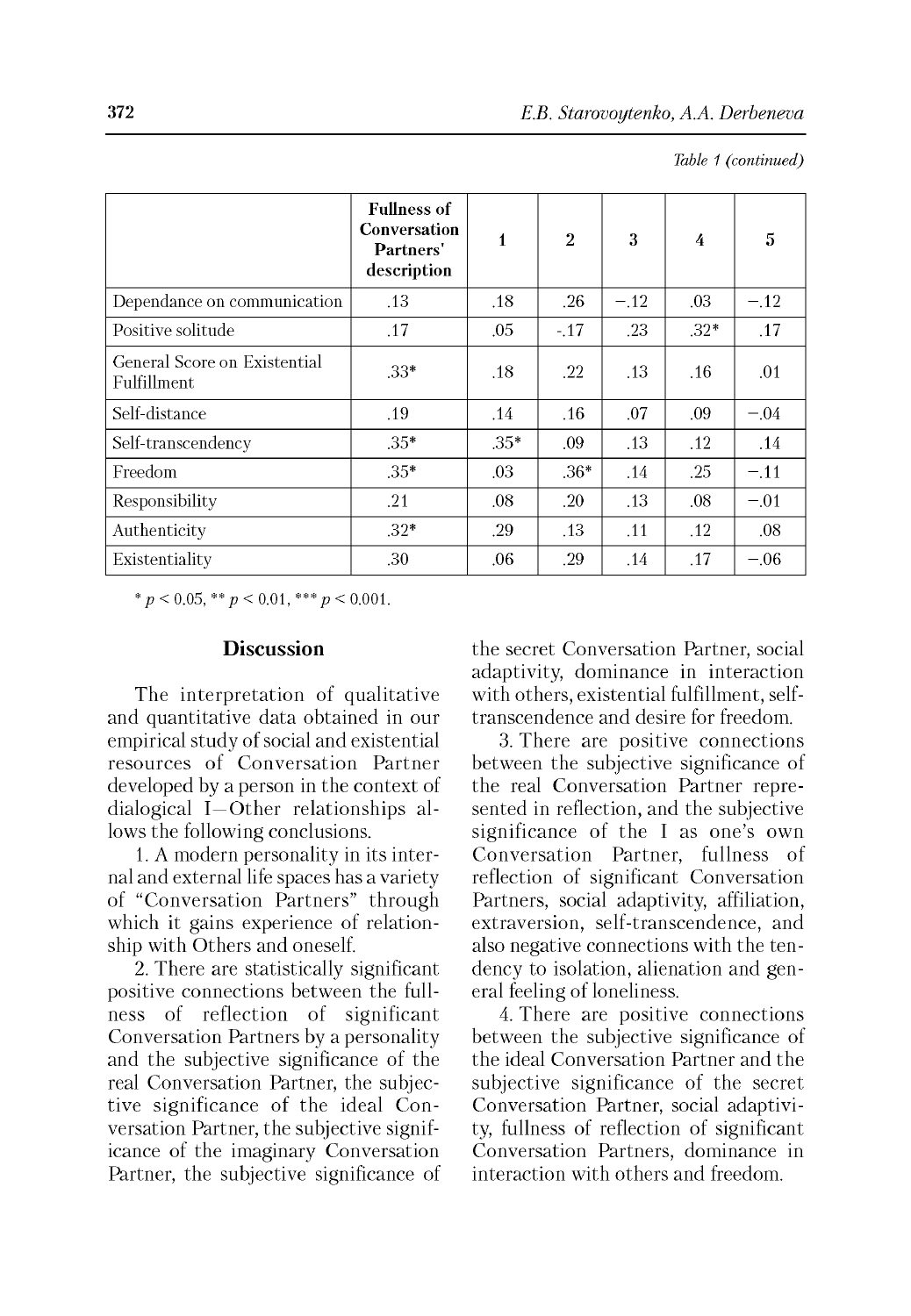5. There are positive connections between the subjective significance of the secret Conversation Partner and the social adaptivity, fullness of reflection of significant Conversation Partners, resourcefulness of solitude and positive loneliness.

6. There are no differences between extraverts and introverts in terms of prevalence of "internal" or "external" conversation partners.

7. Different hypostases of Conversation Partners contain specific resources of social and existential development for the personality. In particular, the real Conversation Partner has the resource of affiliation, the secret one  $-$  the resource of solitude for self-knowledge and creative activity of a personality.

The results of the theoretical and empirical study allow a general conclusion on the diversity of life spaces, subjectness, interconnections and fullness of reflective representation of Conversation Partners holding a great potential for vital self-development and effective social positioning of a personality. Specifically, it develops one's social adaptivity, dominance in interaction with others, aspiration for freedom and self-transcendence. Among other components, subtle dynamics of social life and the existence of a person include the processes and the effects on one's dialogues with Conversation Partners. Further studies of Conversation Partners may deal with an investigation of their specific influence on cognitive processes, professional activity, loving relationships, and ministering to others.

## **References**

- Bakhtin, M. M. (1984). *Problems of Dostoevsky's poetics*. Minneapolis, MN: University of Minnesota Press.
- Bakhtin, M. M. (1986). *Estetika slovesnogo tvorchestva* [The aesthetics of verbal creativity]. Moscow: Iskusstvo.
- Borisov, E. V. (1997). Dialog kak sud'ba. So-Bytie s Drugim v ekzistentsial'noi analitike M. Khaideggera [Dialogue as fate. Co-being with the Other in the existential analytic by M. Heidegger]. *Istoriya Filosofii / History of Philosophy, 1,* 81-98.
- Brown, C. T., & Keller, P. W. (1973. *Monologue to dialogue.* Englewood Kliffs, NJ: Prentice-Hall.
- Buber, M. (1995). *Dva obraza very* [Two ways of belief]. Moscow: Respublika. (Transl. of: Buber, M. (1950). *Zwei Glaubensweisen* [Two ways of belief]. Zurich: Manesse Verlag. (in German)).

Buber, M. (2010). *I and Thou.* Eastford, CT: Martino Publishing.

- Fetiskin, N. P., Kozlov, V. V., & Manuilov, G. M. (2002). *Sotsial'no-psikhologicheskaya diagnostika razvitiya lichnosti i malykh grupp* [Socio-psychological diagnosis of personality development and small groups]. Moscow: Izdatel'stvo Instituta Psikhoterapii.
- Heidegger, M. (1993). *Vremya i bytie* [Being and time]. Moscow: Respublika. (Transl. of: Heidegger, M. (1953). *Sein und Zeit* [Being and time] (7. Auflage). Tübingen: Niemeyer. (in German)).
- Heidegger, M. (2008). *Being and time.* New York: HarperCollins.
- Hermans, H. J. M. (2001). The dialogical self: toward a theory of personal and cultural positioning. *Culture and Psychology,* 7(3), 243-281.
- Hsieh, H.-F., & Shannon, S. E. (2005). Three approaches to qualitative content analysis. *Qualitative Health Research,* 15(9), 1277-1288.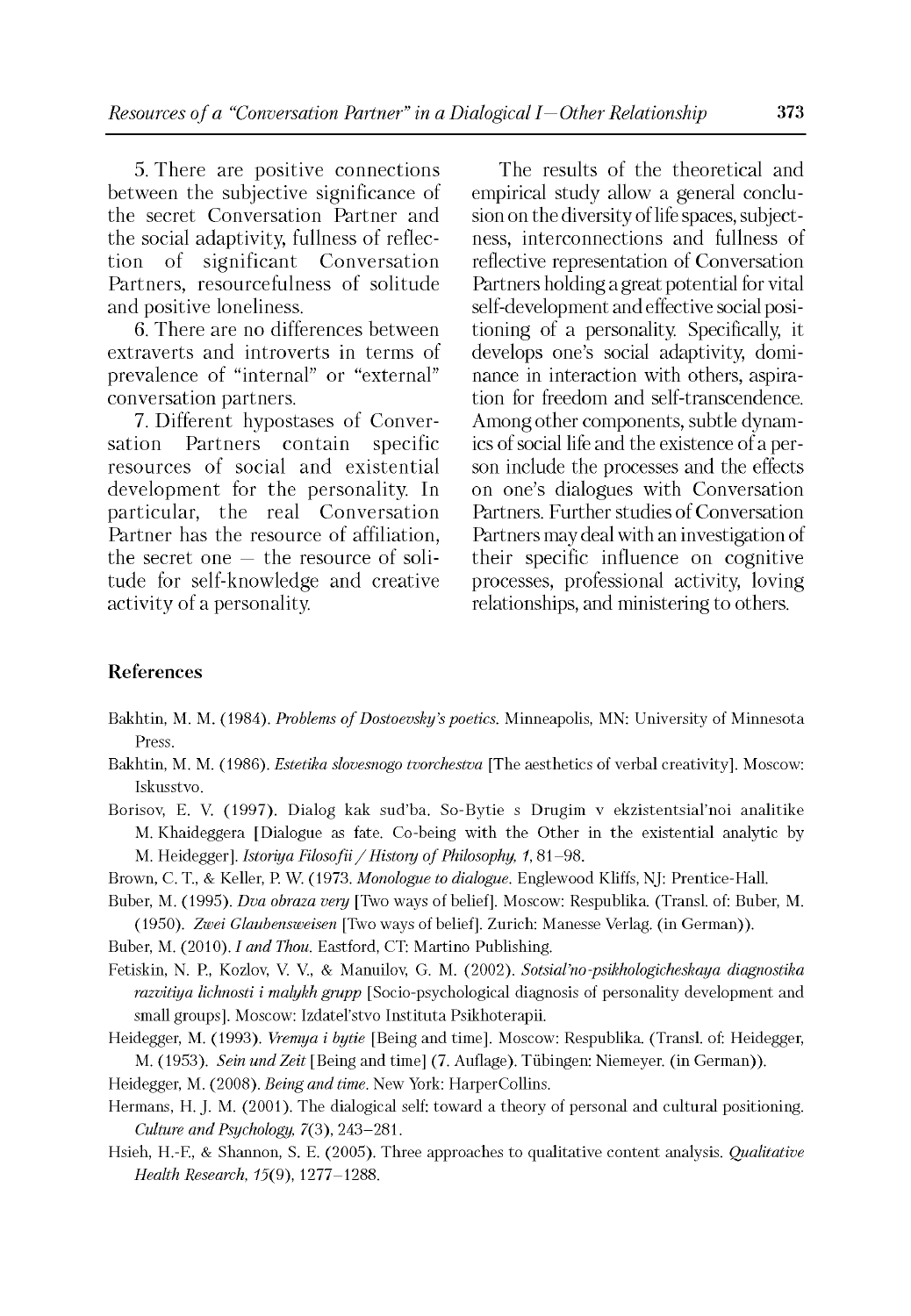- Krivtsova, S. V., Langle, A., & Orgler, C. (2009). Shkala ekzistentsii (Existenzskala) A. Langle i C. Orgler [Scale of existence]. *Ekzistentsial'nyi Analiz, 1,* 141-170.
- Kuchinskii, G. M. (1988). *Psikhologiya vnutrennego dialoga* [Psychology of inner dialogue]. Minsk: Universitetskoe.
- Levinas, E. (2006). Humanism of the other. Urbana, IL: University of Illinois Press.
- Likhachev, D. S. (1984). Zhizn' cheloveka v predstavlenii neizvestnogo avtora 17 v. [The life of a person as presented by an unknown author in the 17th century]. In D. S. Likhachev & E. S. Vaneeva (Eds.), *Povest' o Gore-Zloschastii* [Stories of grief and mischief]. Leningrad: Nauka.
- Mandelshtam, O. E. (1987). *Slovo i kul'tura. Stat'i* [The word and culture]. Moscow: Sovetskii pisatel'.
- Osin, E. N., & Leontiev, D. A. (2013). Multidimensional Inventory of Loneliness Experience: structure and properties. *Psychology. Journal of Higher School of Economics*, 10(1), 55-81.
- Osnitskii, A. K. (2004). Opredelenie kharakteristik sotsial'noi adaptatsii [Definition of characteristics of social adaptation]. *Psikhologiya i Shkola, 1,* 43-56.
- Petrovsky, V. A. (2010). *Chelovek nad situatsiei* [ Person over a situation]. Moscow: Smysl.
- Petrovsky, V. A. (2013). *"Ya" vpersonologicheskoiperspektive* [Self in the personological perspective]. Moscow: HSE Publishing House.
- Petrovsky, V. A., & Starovoitenko, E. B. (2012). The science of personality: Four projects of general personology. *Psychology. Journal of Higher School of Economics*,  $9(1)$ , 21-39.
- Puchalska-Wasyl, M. (2007). Types and functions of inner dialogues. *Psychology of Language and Communication,* 11(1), 43-62.
- Puchalska-Wasyl, M. (2016). Coalition and opposition in myself? On integrative and confrontational internal dialogues, their functions, and the types of inner interlocutors. *Journal of Constructivist Psychology,* 29(2), 197-218.
- Rivetti Barbo, F. (1983). Dialogue: a how do we know what others mean and why? In K. B. Cohen & M. W. Wartofsky (Eds.), *Language, logic and method* (pp. 409-444). Boston, MA: Springer International.
- Rossokhin, A. V. (2010). *Refleksiya i vnutrennii dialog v izmenyonnykh sostoyaniyakh soznaniya: Intersoznanie v psikhoanalize* [Reflection and inner dialogue in altered states of consciousness: interconsciousness in psychoanalysis]. Moscow: Kogito-Tsentr.
- Sartre, J.-P. (1976). *Being and nothingness. An essay on phenomenological ontology.* New York: Philosophical Library.
- Starovoytenko, E B. (2013a). Dostizhenie sebya v otnoshenii k drugomu [A model of "Achieving Oneself" in relationship to the Other]. *Mir Psikhologii, 2,* 71-85.
- Starovoytenko, E. B. (2013b). Vozmozhnosti Ya v dialoge s Drugim [Possibilities for the I in a dialogue with the Other]. *Mir Psikhologii, 4,* 189-204.
- Starovoytenko, E. V. (2013c). Capacities of the I in relationship with the Other: Hermeneutics and reflection. *Psychology. Journal of Higher School of Economics*, 10(4), 117-138.
- Starovoytenko, E. B. (2015). *Personologiya: zhizn' lichnosti v kul'ture* [Personology: the life of an individual in culture]. Moscow: Akademicheskii Proekt.
- Starovoytenko, E. B., & Derbeneva, A. A. (2015). Sub"ektnost' sobesednika v kontekste otnosheniya Ya-Drugoi [The interlocutor's subjectness in the context of the I - Other relationship]. *Mir Psikhologii, 3,* 148-160.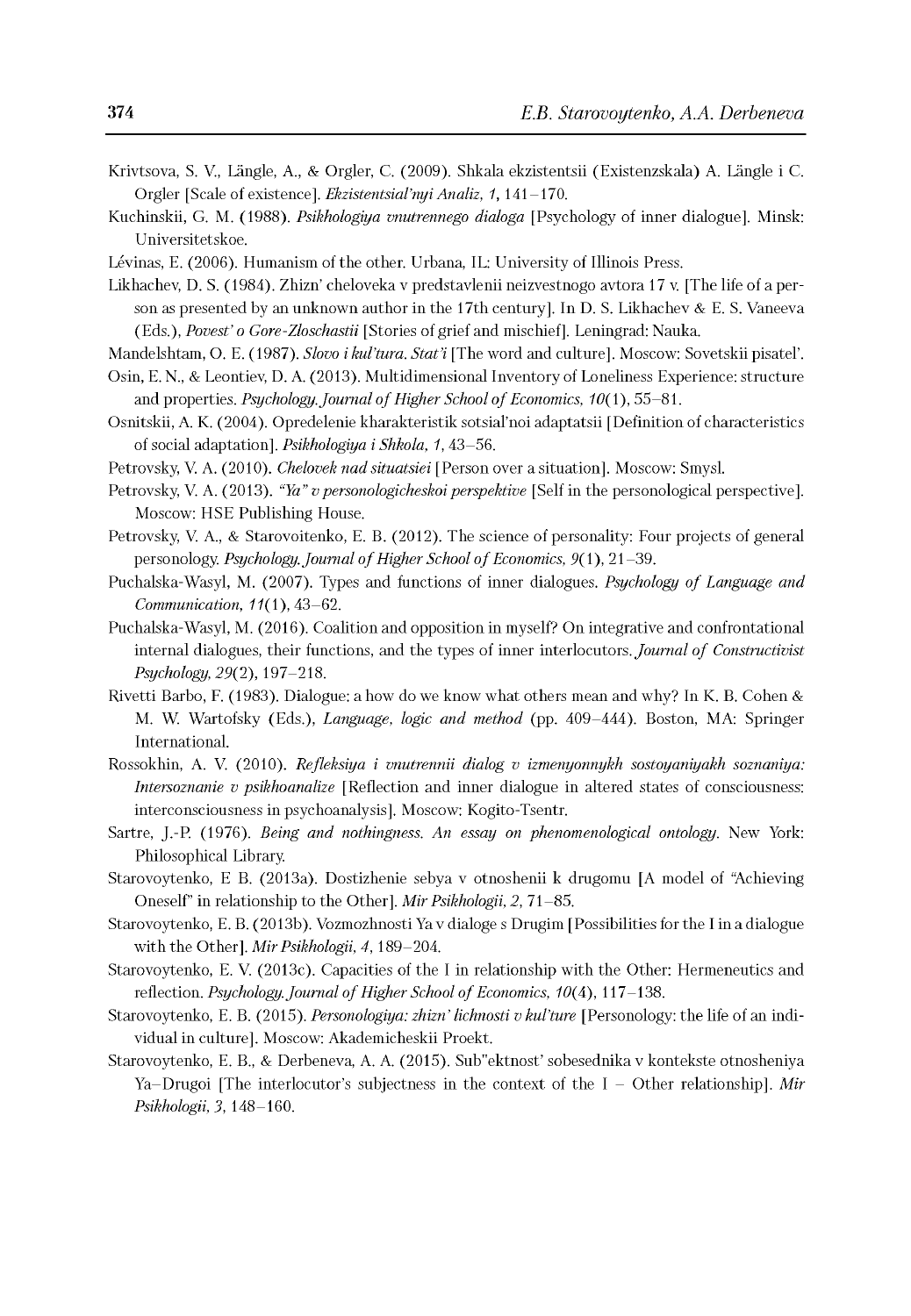

**Elena B. Starovoytenko** — professor, head of the Department of Personality Psychology, School of Psychology, Faculty of Social Sciences, National Research University Higher School of Economics, D.Sc. Research area: methodology of psychology, theoretical psychology of personality, personology, psychology of life relationships of personality, cultural personality psychology, psychology of cognition, psychology of reflection.

E-mail: [helestaOS@yandex.ru](mailto:helestaOS@yandex.ru)



**Angela A. Derbeneva** — master of psychology, National Research University Higher School of Economics. Research area: psychology of personality, counseling psychology. E-mail: [derbeneva.a@gmail.com](mailto:derbeneva.a@gmail.com)

## **Ресурсы Собеседника в диалогическом отношении Я - Другой**

#### **Е.Б. Старовойтенко", А.А. Дербенева"**

*'Национальный исследовательский университет «Высшая школа экономики», 101000, Россия, Москва, ул. Мясницкая, д. 20*

#### **Резюме**

Авторы обращаются к области психологического изучения отношений личности, развивая новый подход к исследованию отношения к Другому в аспекте обнаружения условий и эффектов его диалогичности. Применяются методы теоретического моделирования, герменевтического анализа, а также качественные и количественные методики эмпирического исследования. Предлагается вариант решения актуальной задачи определения предпосылок саморазвития и социального позиционирования личности, формирующихся в диалогическом отношении  $A - A$ ругой. Новизна авторского подхода состоит в раскрытии отношения личности к Другому как рефлексивного отношения  $\mathfrak{A} - \Lambda$ ругой; в построении теоретической модели отношения  $A -$  Другой, приобретающего диалогичность при условии полной реализации в измерениях Между-Я-и-Другим, Я-в-Другом, Другой-в-Я, Я-всебе; в выявлении возможностей Другого-Собеседника в диалогическом отношении Я -Другой (субъективные взаимосвязи и значимость Собеседников, диалоги Я с ними, их активность, полнота рефлексивного охвата взаимосвязанных Собеседников и открытость Я к общению с ними); в герменевтическом определении различных ипостасей Собеседников (реального, воображаемого, идеального, тайного, Я-сам); в разработке теоре